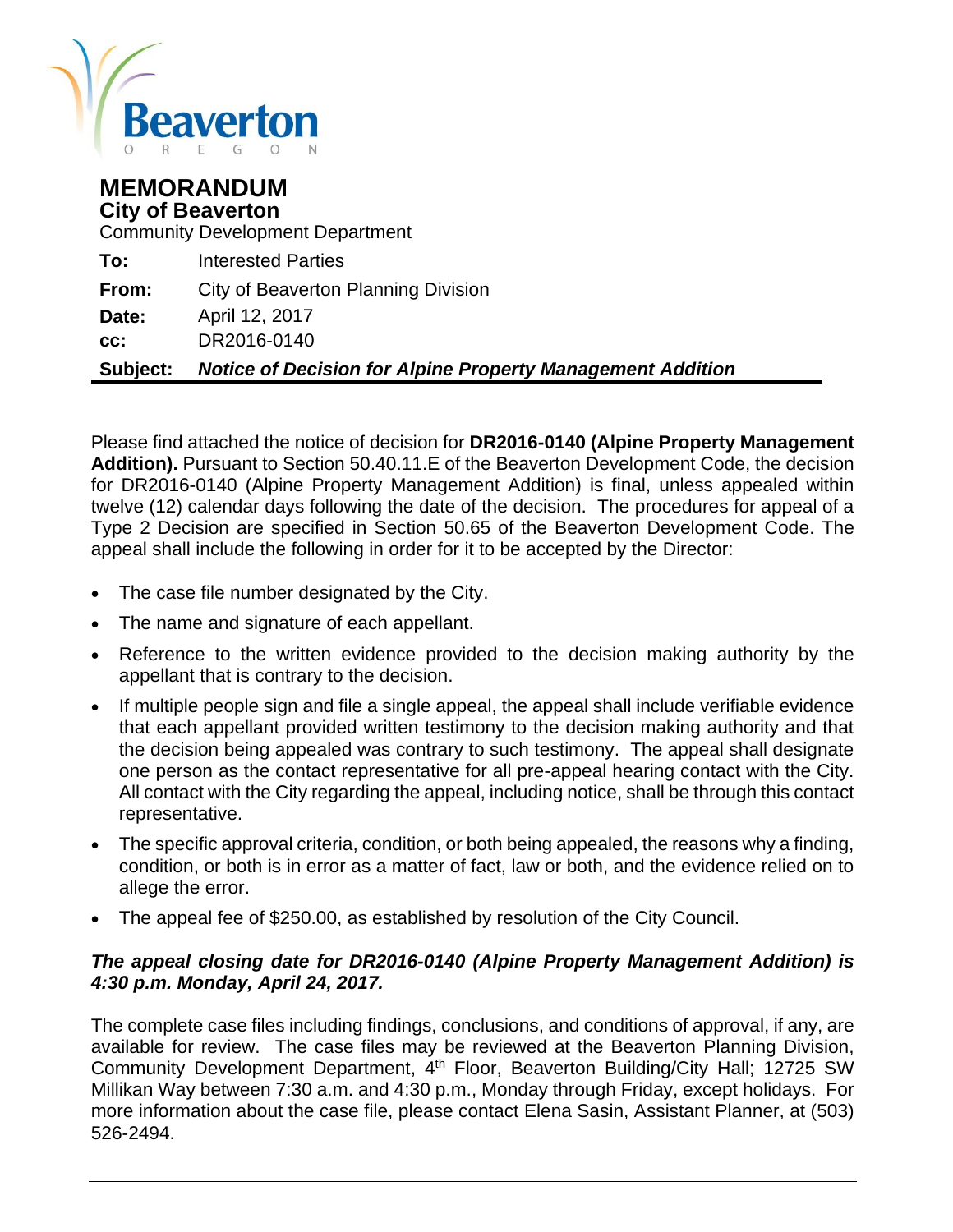

# **NOTICE OF DECISION**

| <b>DECISION DATE:</b>                 | Wednesday, April 12, 2017                                                                                                                                                                                               |
|---------------------------------------|-------------------------------------------------------------------------------------------------------------------------------------------------------------------------------------------------------------------------|
| TO:                                   | <b>All Interested Parties</b>                                                                                                                                                                                           |
| FROM:                                 | Elena Sasin, Assistant Planner                                                                                                                                                                                          |
| PROPOSAL:                             | <b>DR2017-0140 (Alpine Property Management Addition)</b>                                                                                                                                                                |
| <b>LOCATION:</b>                      | The property is located at 4750 SW Washington Avenue. The<br>property is also described as Tax Lot 07300 on the Washington<br>County Tax Assessor's Map 1S115CB. The total site is<br>approximately 10,000 square feet. |
| <b>SUMMARY:</b>                       | The applicant is seeking a Type 2 Design Review approval to<br>construct an addition to an existing structure on the site.                                                                                              |
| <b>APPLICANT:</b>                     | CIDA, Inc.<br>Attn: Rich Brooks<br>15895 SW 72 <sup>nd</sup> Avenue, Suite 200<br>Portland, OR 97224                                                                                                                    |
| <b>Property Owner:</b>                | <b>Alpine Property Management</b><br>Attn: Tiffany Laviolette<br>4750 SW Washington Avenue<br>Beaverton, OR 97005                                                                                                       |
| <b>APPLICABLE</b><br><b>CRITERIA:</b> | <b>Facilities Review Section 40.03</b><br>Design Review 2 Section 40.20.15.2.C                                                                                                                                          |
| <b>RECOMMENDATIONS:</b>               | <b>APPROVAL of DR2016-0140 (Alpine Property</b><br><b>Management Addition)</b> subject to conditions identified at the<br>end of this report.                                                                           |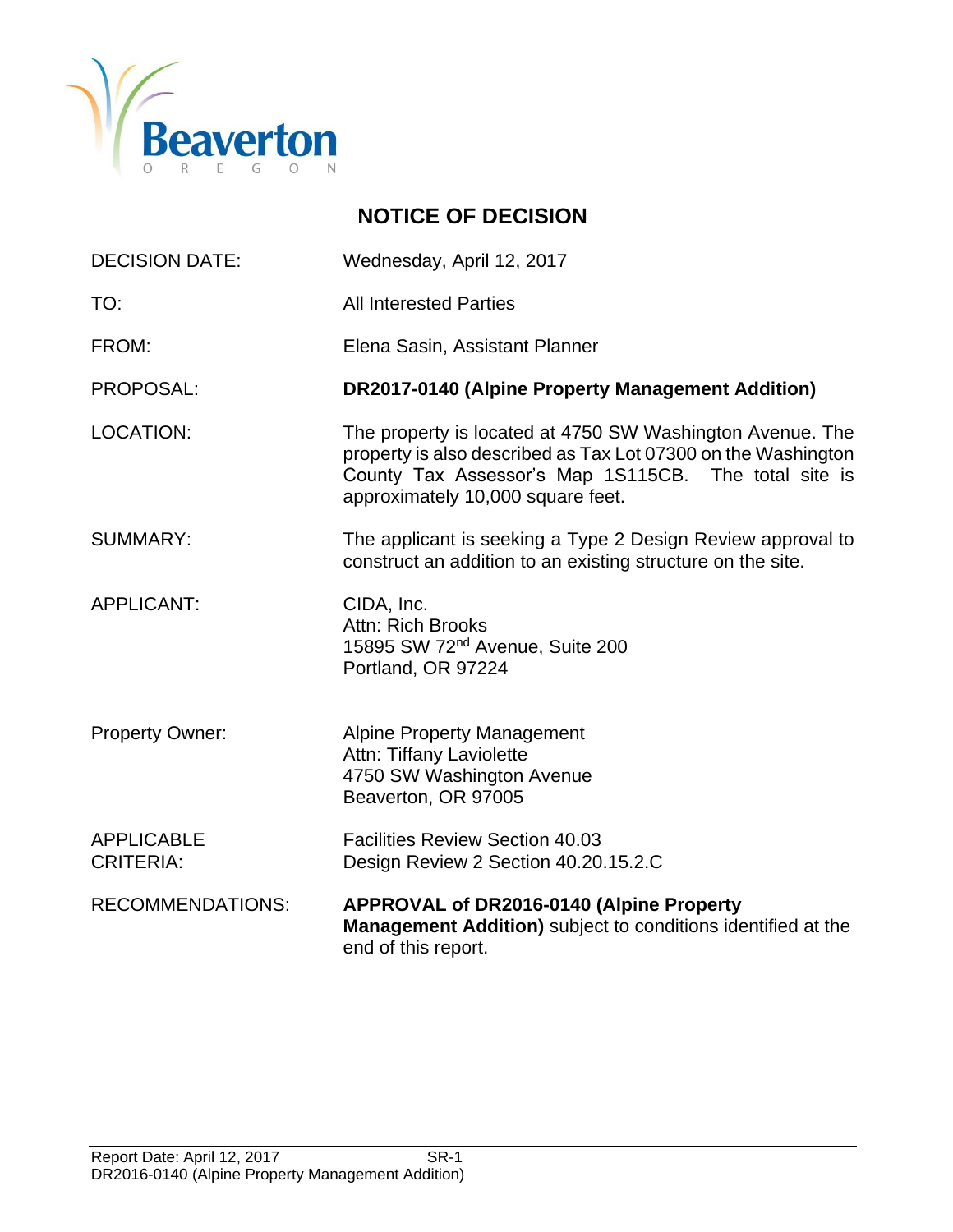**Exhibit 1**

# **VICINITY / ZONING MAP**

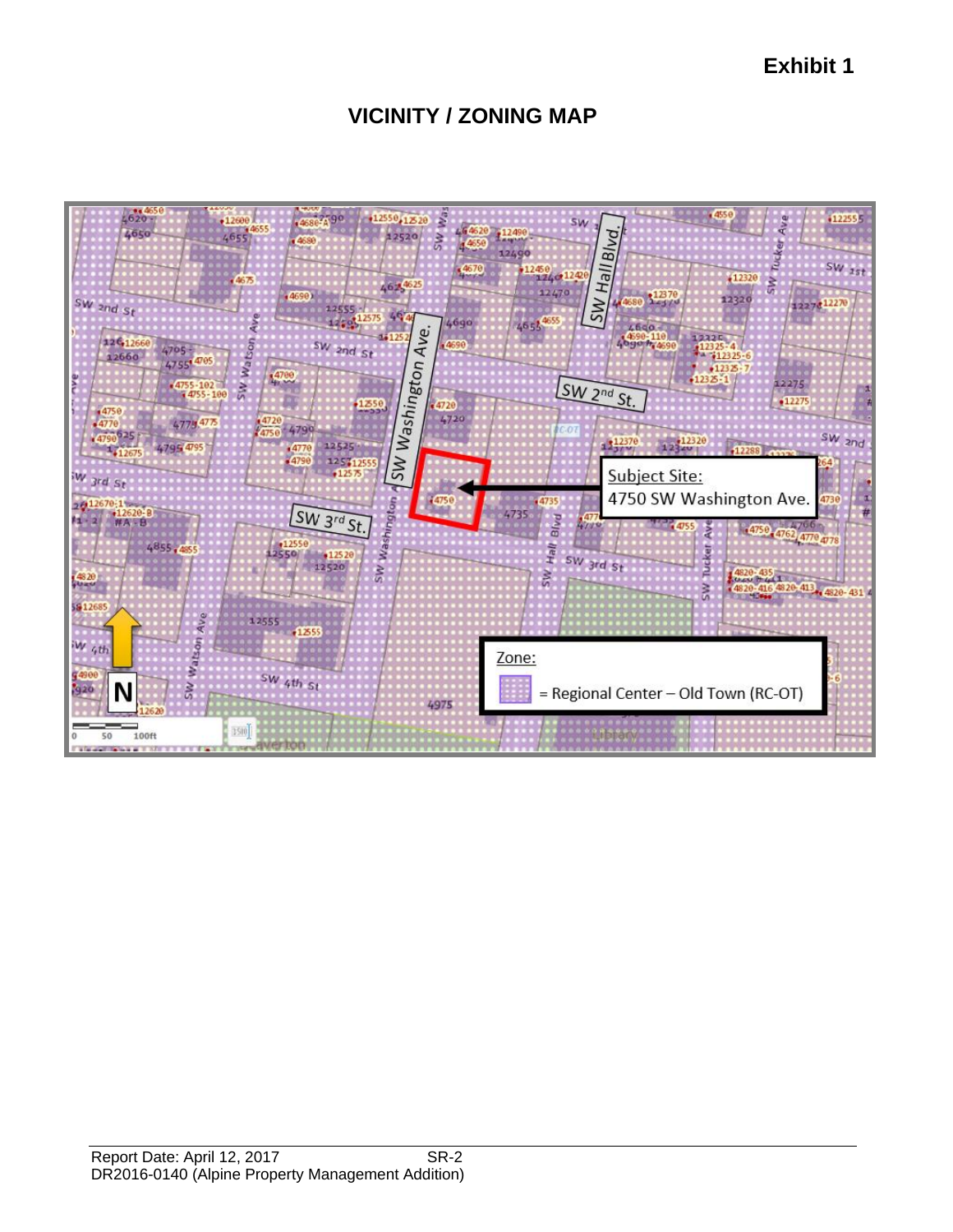# **BACKGROUND FACTS**

# **Key Application Dates**

| Application | <b>Submittal Date</b>                               | Deemed<br>Complete | <b>Final Written</b><br><b>Decision Date</b> | $240$ -Day <sup>*</sup> |
|-------------|-----------------------------------------------------|--------------------|----------------------------------------------|-------------------------|
|             | DR2016-0140   December 22, 2016   February 8, 2017* |                    | April 12, 2017                               | October 6, 2017         |

\* Pursuant to Section 50.25.9 of the Development Code this is the latest date, with a continuance, by which a final written decision on the proposal can be made.

## **Existing Conditions Table**

| Zoning                               | RC-OT (Regional Center - Old Town)                              |                             |  |  |
|--------------------------------------|-----------------------------------------------------------------|-----------------------------|--|--|
| <b>Current</b><br><b>Development</b> | This property is currently developed with a single family home. |                             |  |  |
| <b>Site Size</b>                     | Approximately 10,000 Square Feet                                |                             |  |  |
| <b>NAC</b>                           | <b>Central Beaverton</b>                                        |                             |  |  |
|                                      | Zoning:                                                         | Uses:                       |  |  |
|                                      | North: RC-OT (Regional Center - Old Town)                       | North: Commercial           |  |  |
| <b>Surrounding</b><br><b>Uses</b>    | South: RC-OT (Regional Center - Old Town)                       | South: Public Park          |  |  |
|                                      | East: RC-OT (Regional Center – Old Town)                        | East: Financial Institution |  |  |
|                                      | West: RC-OT (Regional Center - Old Town)                        | West: Commercial            |  |  |
|                                      |                                                                 |                             |  |  |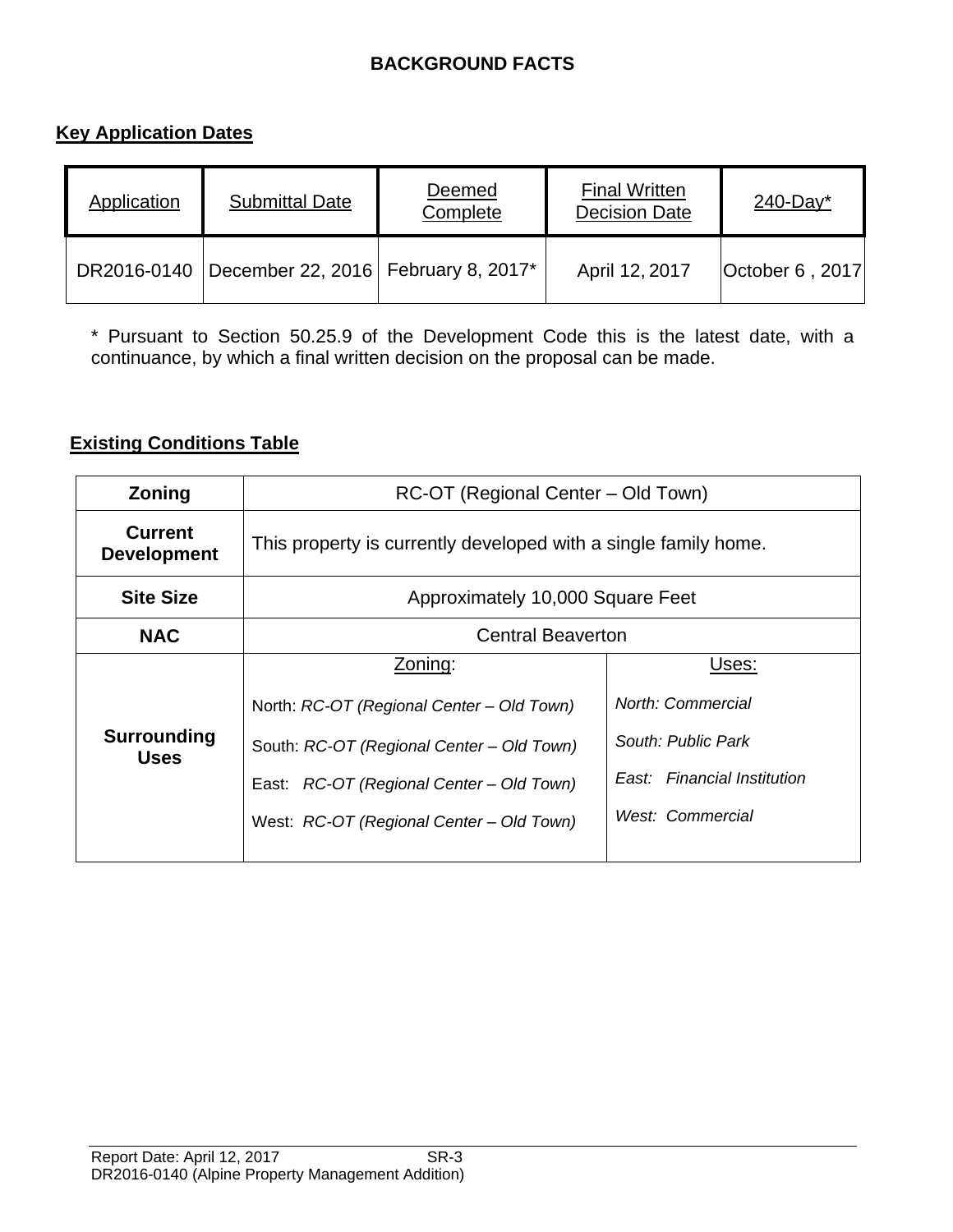# **DESCRIPTION OF APPLICATION AND TABLE OF CONTENTS**

| Attachment A: Facilities Review Committee Technical Review and<br><b>Recommendation Report</b> | PAGE No.<br>$FR1 - 10$ |
|------------------------------------------------------------------------------------------------|------------------------|
| Attachment B: DR2016-0140 - Design Review Two                                                  | $DR1 - 16$             |
| <b>Attachment C: Conditions of Approval</b>                                                    | $COA1 - 4$             |

- **Exhibit 1. Vicinity/Zoning Map**
- **Exhibit 2. Applicant's Materials**
- **Exhibit 3. Public Comments**
	- No Public Comments Received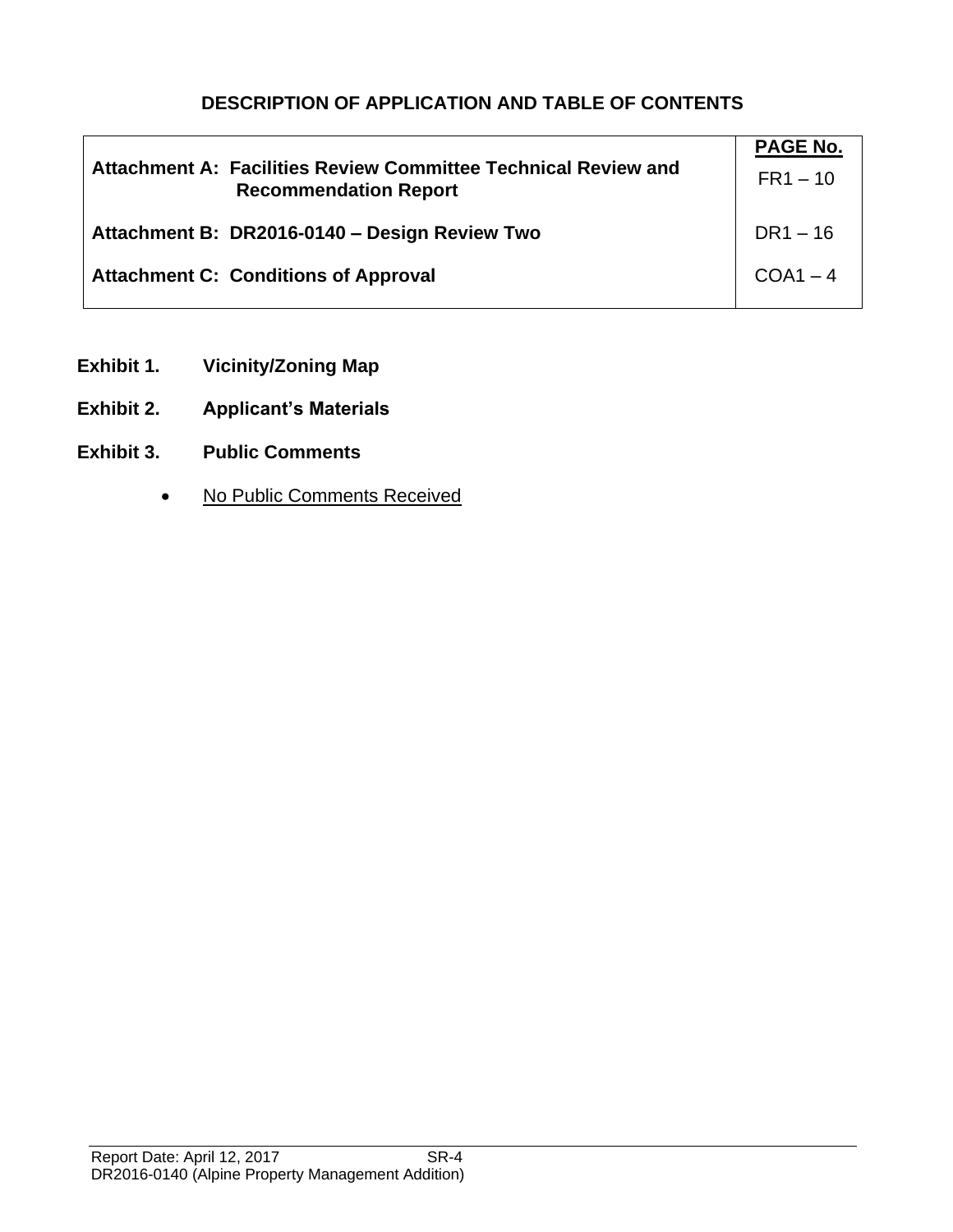# **FACILITIES REVIEW COMMITTEE TECHNICAL REVIEW AND RECOMMENDATIONS Alpine Property Management Addition DR2016-0140**

#### **Section 40.03 Facilities Review Committee:**

The Facilities Review Committee has conducted a technical review of the application, in accordance with the criteria contained in Section 40.03 of the Development Code. The Committee's findings and recommended conditions of approval are provided to the decision-making authority. As they will appear in the Staff Report, the Facilities Review Conditions may be re-numbered and placed in different order.

The decision-making authority will determine whether the application as presented meets the Facilities Review approval criteria for the subject application and may choose to adopt, not adopt, or modify the Committee's findings, below.

#### **The Facilities Review Committee Criteria for Approval will be reviewed for all criteria that are applicable to the submitted applications as identified below:**

#### *A. All critical facilities and services related to the development have, or can be improved to have, adequate capacity to serve the proposal at the time of its completion.*

Chapter 90 of the Development Code defines "critical facilities" to be services that include public water, public sanitary sewer, storm water drainage and retention, transportation, and fire protection. The Committee finds that the proposal includes necessary on-site and off-site connections and improvements to public water and public sanitary sewer facilities. The applicant has provided a Service Provider Letter (SPL) from Clean Water Services which shows compliance with storm water requirements.

#### Public Water

Water Service will be provided to the site by the City of Beaverton. The development proposes to connect to the existing water line in SW Washington Avenue. Adequate water service capacity exists to serve the site.

#### Public Sanitary Sewer

Sanitary sewer service is provided by the City of Beaverton. The development proposes to connect to the existing sanitary sewer line in SW Washington Avenue. Adequate capacity exists to serve the proposed development.

#### Storm water Drainage, Treatment and Detention

Proposed storm water drainage Facilities for storm water drainage are being proposed within the site. The applicant is proposing two (2) storm water planters on the property.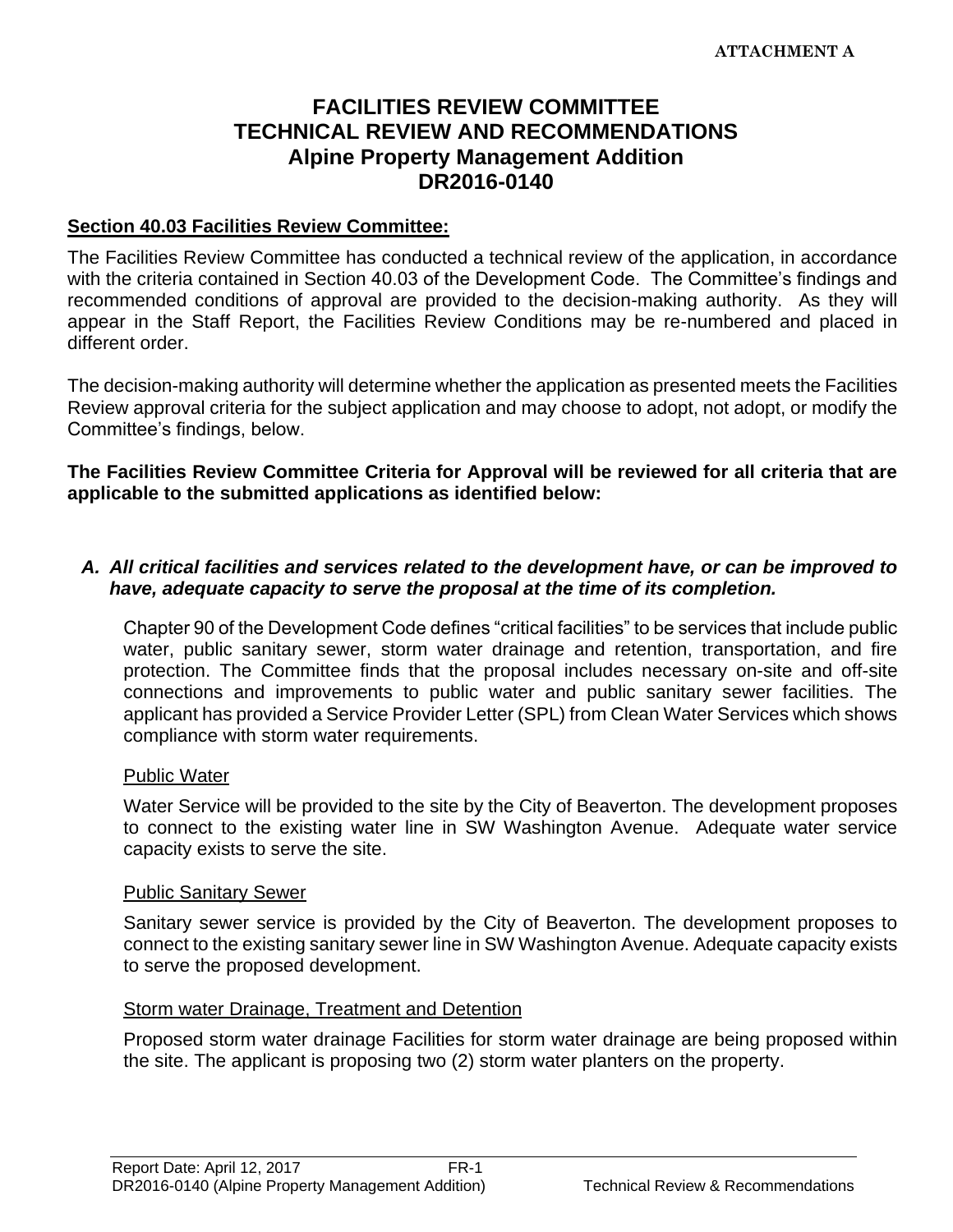# **Transportation**

As described in Section 60.55.20.2 of the Beaverton Development Code, a Traffic Impact Analysis (TIA) is required when development proposals will generate 200 vehicle trips or more per day. Transportation Planning staff has reviewed the proposal and has concluded that the proposed addition will not create a situation where the TIA threshold will be exceeded, therefore a TIA will not be required.

# Fire

Fire protection will be provided to the site by Tualatin Valley Fire and Rescue Department (TVF&R). TVF&R has reviewed the proposal and has provided conditions of approval, included herein.

To ensure appropriate design and construction of the critical facilities including but not limited to utility connections, access to manholes and structures, maintenance requirements, and associated construction and utility plans, the Committee recommends standard conditions of approval.

The Committee finds that the applicant has provided sufficient evidence that critical facilities exist or can be made to exist to serve the site. Therefore, the committee finds that the proposal meets the criterion.

**Therefore, staff finds that by satisfying the conditions of approval, the proposal meets the criterion for approval.** 

*B. Essential facilities and services are available, or can be made available, with adequate capacity to serve the development prior to occupancy. In lieu of providing essential facilities and services, a specific plan may be approved if it adequately demonstrates that essential facilities, services, or both will be provided to serve the proposed development within five years of occupancy.*

Chapter 90 of the Development Code defines "essential facilities" to be services that include schools, transit improvements, police protection, and pedestrian and bicycle facilities in the public right-of-way. The applicant states that the existing facilities will serve the proposed addition.

# **Schools**

Beaverton School District has not provided comments concerning this proposal.

# Transit Improvements

No new transit facilities are proposed or warranted.

**Police** 

The site will be served by the City of Beaverton Police Department for public safety.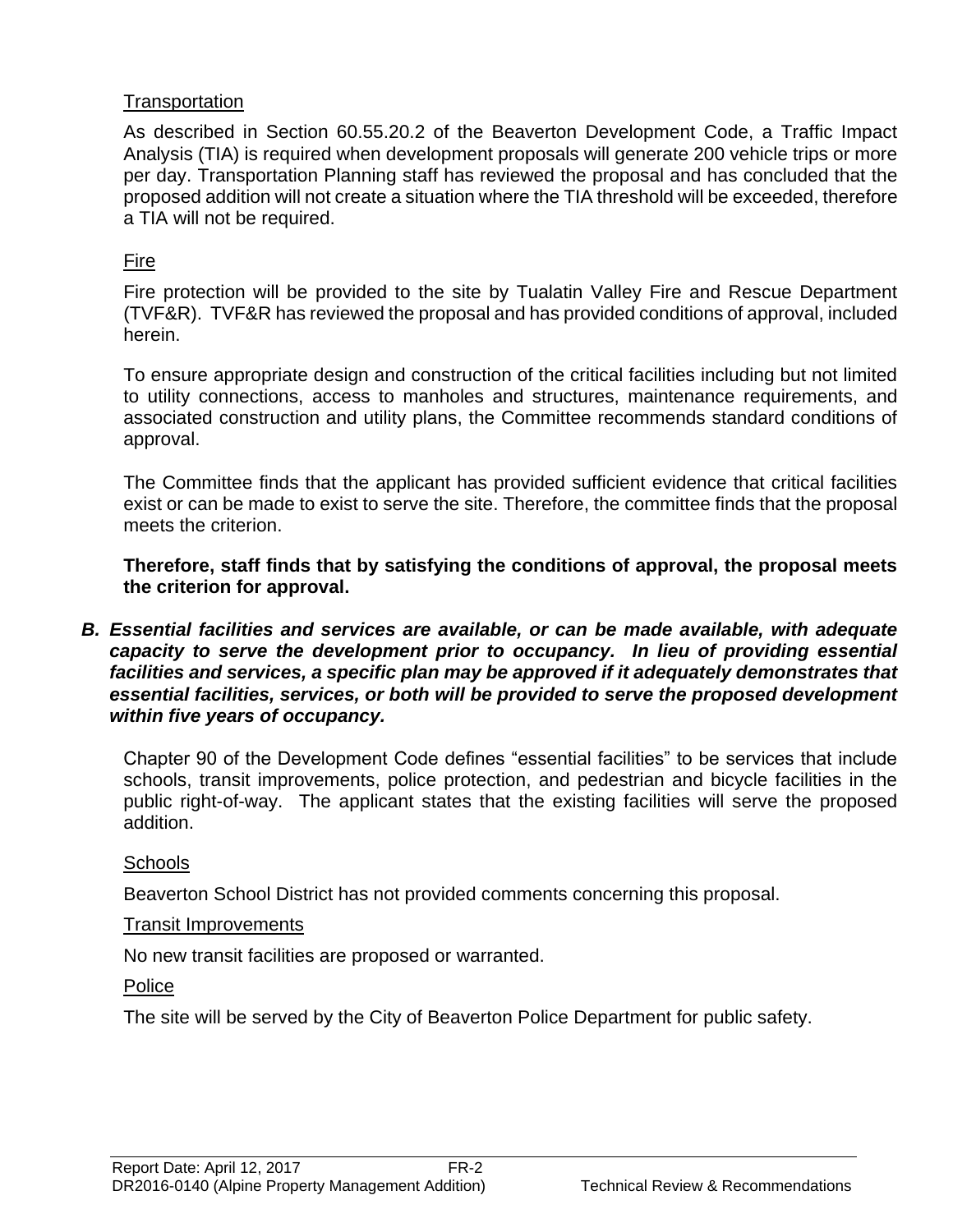# Pedestrian and Bicycle Facilities

The applicant's plans show existing pedestrian facilities on-site connecting to the surrounding pedestrian system. A direct walkway is provided on the west elevation from the abutting public sidewalk on SW Washington Avenue to the main entrance of the building. An existing ramp is also shown on the west elevation. A new four (4) foot wide walkway is being proposed with the building addition, on the south elevation. This walkway will connect the new proposed improved sidewalk on SW Third Street to the south side of the addition.

The applicant states that the entire building will now operate as an office only. Section 60.30.10.5.B of the Beaverton Development Code requires a minimum of two (2) short-term bicycle parking spaces and two (2) long-term bicycle parking spaces for a development of this size. The applicant's plans show two (2) short-term bicycle parking spaces on the existing porch, which is covered. However, the applicant has not indicated where the long-term bicycle parking spaces will be located. The Committee recommends a condition of approval that the applicant shall submit plans indicating where on the site long-term parking spaces are to be provided.

**Therefore, the Committee finds that by meeting the conditions of approval, the proposal meets the criterion.** 

# *C. The proposal is consistent with all applicable provisions of Chapter 20 (Land Uses) unless the applicable provisions are modified by means of one or more applications which shall be already approved or which shall be considered concurrently with the subject proposal.*

Staff cites the Code Conformance Analysis chart at the end of this report, which evaluates the project as it relates the applicable Code requirements of Chapter 20 for the Regional Center-Old Town (RC-OT) zone as applicable to the above mentioned criteria. As demonstrated on the chart, the development proposal meets all applicable standards.

**Therefore, the Committee finds that the proposal meets the criterion.** 

## *D. The proposed development is consistent with all applicable provisions of Chapter 60 (Special Regulations) and all improvements, dedications, or both, as required by the applicable provisions of Chapter 60 (Special Regulations), are provided or can be provided in rough proportion to the identified impact(s) of the proposal.*

The Committee cites the Code Conformance Analysis chart at the end of this report, which evaluates the proposal as it relates the applicable Code requirements of Chapter 60, in response to the above mentioned criteria.

# *Section 60.05 Design Review*

The proposed addition is located at the intersection of two (2) Major Pedestrian Routes and therefore subject to a higher level of building articulation standards. The applicant's plans show the proposed addition to be visually similar to the existing building, with sufficient design and articulation. Staff will provide findings for the Design Review Principles and Standards within the staff report for the Design Review application.

*Section 60.30 Off-Street Parking*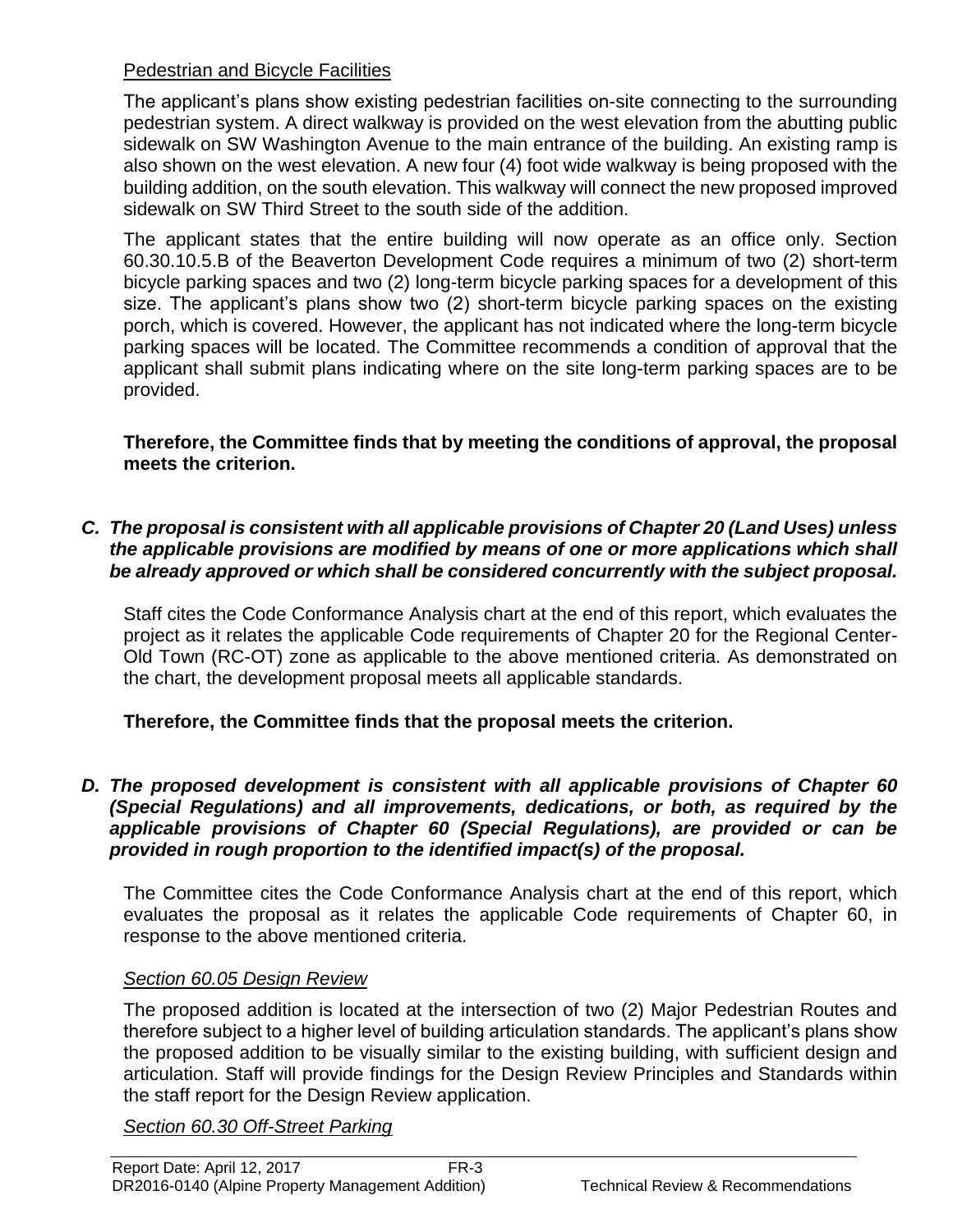The proposed addition is located within the RC-OT zone and is within Parking District 2, which does not require off-street parking for most uses, including office use. However, an existing parking lot is located on the site with a total of three (3) parking spaces available. The applicant has not proposed to modify the existing parking lot. Therefore, staff finds that this standard does not apply.

As a condition of approval, staff recommends that the applicant provide plans that show two (2) long-term bicycle spaces on the subject site.

# *Section 60.55. Transportation Facilities*

The applicant's plans show a three (3) foot right-of-way dedication along SW Third Street. The applicant's plans show that this sidewalk along SW Third Street will be improved to meet current City standards for a curb-tight (urban) sidewalk design. As shown on the plans, this curb-tight design includes a six (6) foot wide unobstructed walkway with three (3), four (4) feet by four (4) feet tree wells.

All of the transportation facilities related to the proposal have been designed in accordance with the Engineering Design Manual and Standard Drawings.

The SW Third Street improvements shown will be dedicated prior to the building permit issuance, as a condition of approval.

# *Section 60.55.25 Street and Bicycle and Pedestrian Connection Requirements*

As noted in the responses to the Facilities Review approval criteria, the proposal provides for safe and efficient circulation and access for all modes of travel. The connections extend to the boundaries of the site and, where practical, pedestrian and bicycle pathways converge with the public street system. Walkways will be lighted to the minimum standard foot-candles of 0.5 as a condition of approval. Analysis of the pedestrian walkways for compliance with ADA provisions is typically part of the Building Permit review, but preliminary analysis of the sidewalks and intersections show that the site meets all applicable standards for accessibility.

#### *Sections 60.55.30 and .35 Minimum Street Width and Access Standards*

Both SW Washington Avenue and SW Third Street are designated as local roads. Both roads are already developed with sidewalks. Currently the sidewalk along SW Third Street does not meet city standards. Part of the applicant's proposal includes right-of-way dedication and improvement. The applicant's plans show the sidewalk improvements proposed meet the applicable standards for street design.

#### *Trees and Vegetation 60.60*

The applicant's plans show the removal of eight (8) landscape trees from the subject site due to their proximity to the proposed addition. None of the trees have been identified as significant or historic. The plans also show one off-site tree located on the abutting property to the east whose root zone encroaches onto the subject site. The applicant's plans also show that a tree protection fence will be placed around the tree root zone prior to commencement of development. The Committee recommends a condition of approval which requires the applicant to contact the City Arborist prior to moving the tree protection fencing should it be necessary, even for a limited duration.

*60.65 Utility Undergrounding*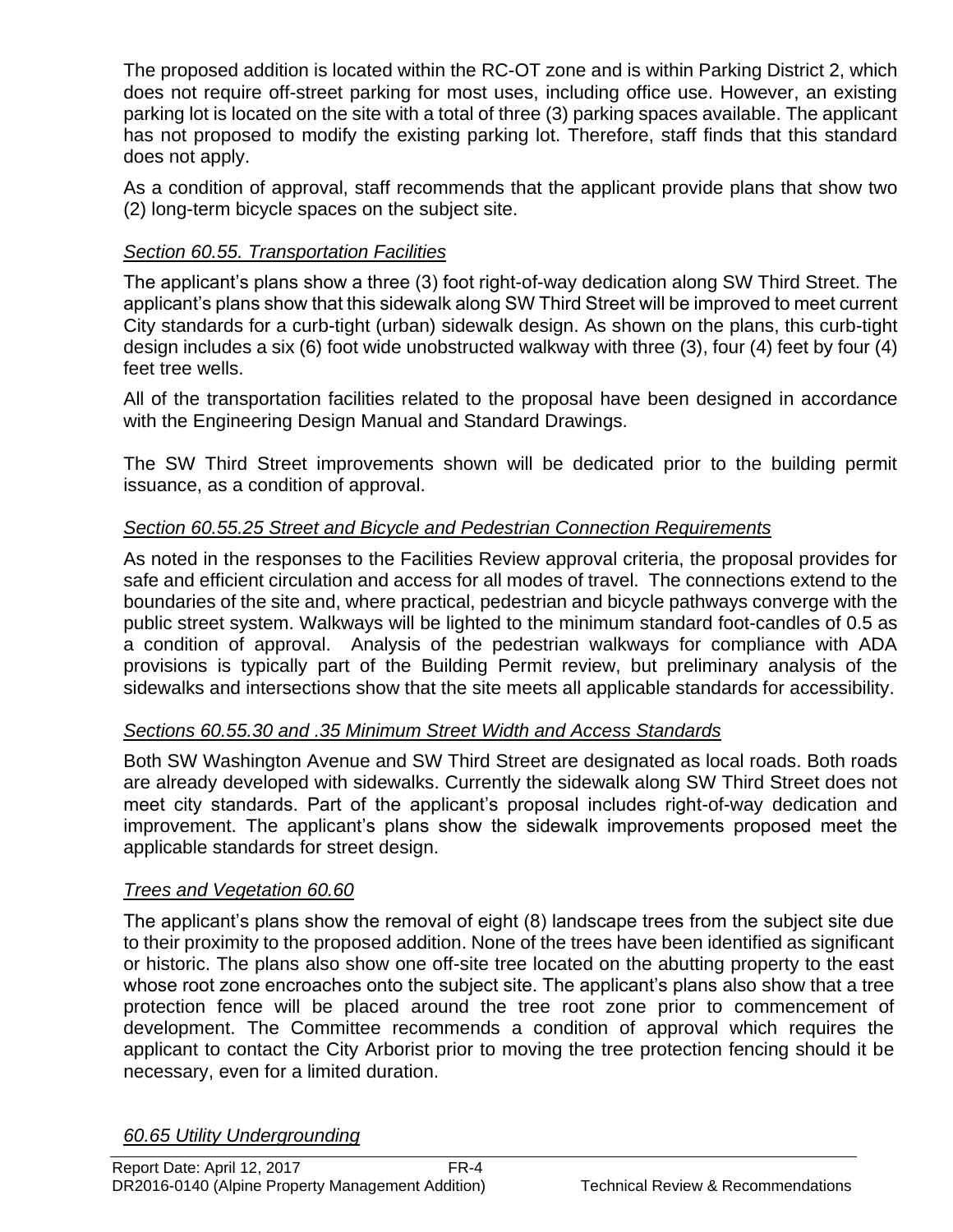To meet the requirements of Section 60.65, staff recommends a standard condition of approval requiring that utility lines are placed underground.

**Therefore, the Committee finds that by meeting the conditions of approval, the proposal meets the criterion.** 

*E. Adequate means are provided or can be provided to ensure continued periodic maintenance and necessary normal replacement of the following private common facilities and areas, as applicable: drainage ditches, roads and other improved rights-ofway, structures, recreation facilities, landscaping, fill and excavation areas, screening and*  fencing, ground cover, garbage and recycling storage areas and other facilities not *subject to maintenance by the City or other public agency.*

The applicant's narrative states that there will be adequate means provided to ensure continued periodic maintenance and necessary normal replacement of private common facilities and areas. The proposal as represented does not present any barriers, constraints, or design elements that would prevent or preclude required maintenance of the private infrastructure and facilities on site.

**Therefore, the Committee finds that the proposal meets the criterion.** 

# *F. There are safe and efficient vehicular and pedestrian circulation patterns within the boundaries of the development.*

As noted above, the vehicular and pedestrian circulation patterns within the boundaries of the site are safe and efficient for the operation of the proposed development. Staff cite the findings in criteria B and D above as relevant to criterion F.

**Therefore, the Committee finds that by meeting the conditions of approval, the proposal meets the criterion.** 

#### *G. The development's on-site vehicular and pedestrian circulation systems connect to the surrounding circulation systems in a safe, efficient, and direct manner.*

As noted above, the vehicular and pedestrian circulation systems connect to the surrounding systems in a safe, efficient, and direct manner. Staff cite the findings in criteria B and D above as relevant to criterion G.

**Therefore, the Committee finds that by meeting the conditions of approval, the proposal meets the criterion.**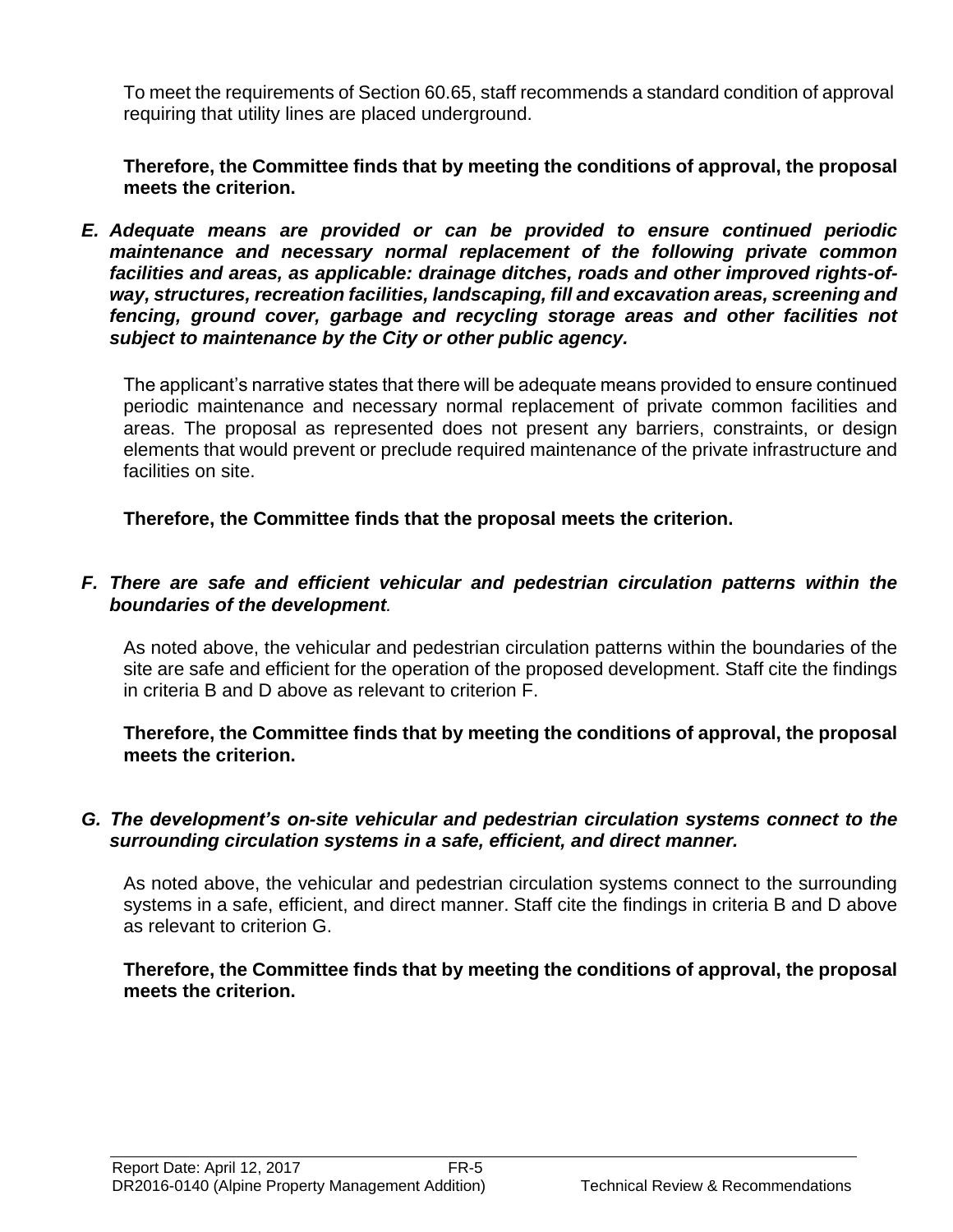#### *H. Structures and public facilities serving the development site are designed in accordance with adopted City codes and standards and provide adequate fire protection, including, but not limited to, fire flow.*

Preliminary comments and conditions of approval have been received from Tualatin Valley Fire and Rescue District (TVF&R). Specific details regarding fire flow will be reviewed for flow calculations and hydrant locations during site development and building permit stages.

The Committee concludes that, subject to meeting the conditions of approval the site can be designed in accordance with City codes and standards and provide adequate fire protection.

**Therefore, the Committee finds that by meeting the conditions of approval, the proposal meets the criterion.** 

*I.* **Structures and public facilities serving the development site are designed in accordance with adopted City codes and standards and provide adequate protection from hazardous conditions due to inadequate, substandard or ill-designed development.**

The Committee finds that review of the construction documents at the building and site development permit stages will ensure protection from hazardous conditions due to inadequate, substandard or ill-designed development. The proposed sidewalks and walkways will be adequately lighted to meet the minimum applicable Design Standards, as a condition of approval.

**Therefore, the Committee finds that by meeting the conditions of approval, the proposal meets the criterion.** 

## *J. Grading and contouring of the development site is designed to accommodate the proposed use and to mitigate adverse effect(s) on neighboring properties, public right-ofway, surface drainage, water storage facilities, and the public storm drainage system.*

The applicant's plans show minimal grading. However, the Committee recommends a condition of approval requiring the applicant to submit a revised detail plan showing compliance with Section 60.15.10 of the Beaverton Development Code.

The applicant must show compliance with Site Development erosion control measures at the time of Site Development permit issuance.

**Therefore, the Committee finds that by meeting the conditions of approval, the proposal meets the criterion.** 

#### *K. Access and facilities for physically handicapped people are incorporated into the development site and building design, with particular attention to providing continuous, uninterrupted access routes.*

The applicant will be required to meet all applicable accessibility standards of the International Building Code, Fire Code and other standards as required by the American Disabilities Act (ADA). Conformance with the technical design standards for Code accessibility requirements are to be shown on the approved construction plans associated with Site Development and Building Permit approvals. The Committee finds that as proposed, the street sidewalks and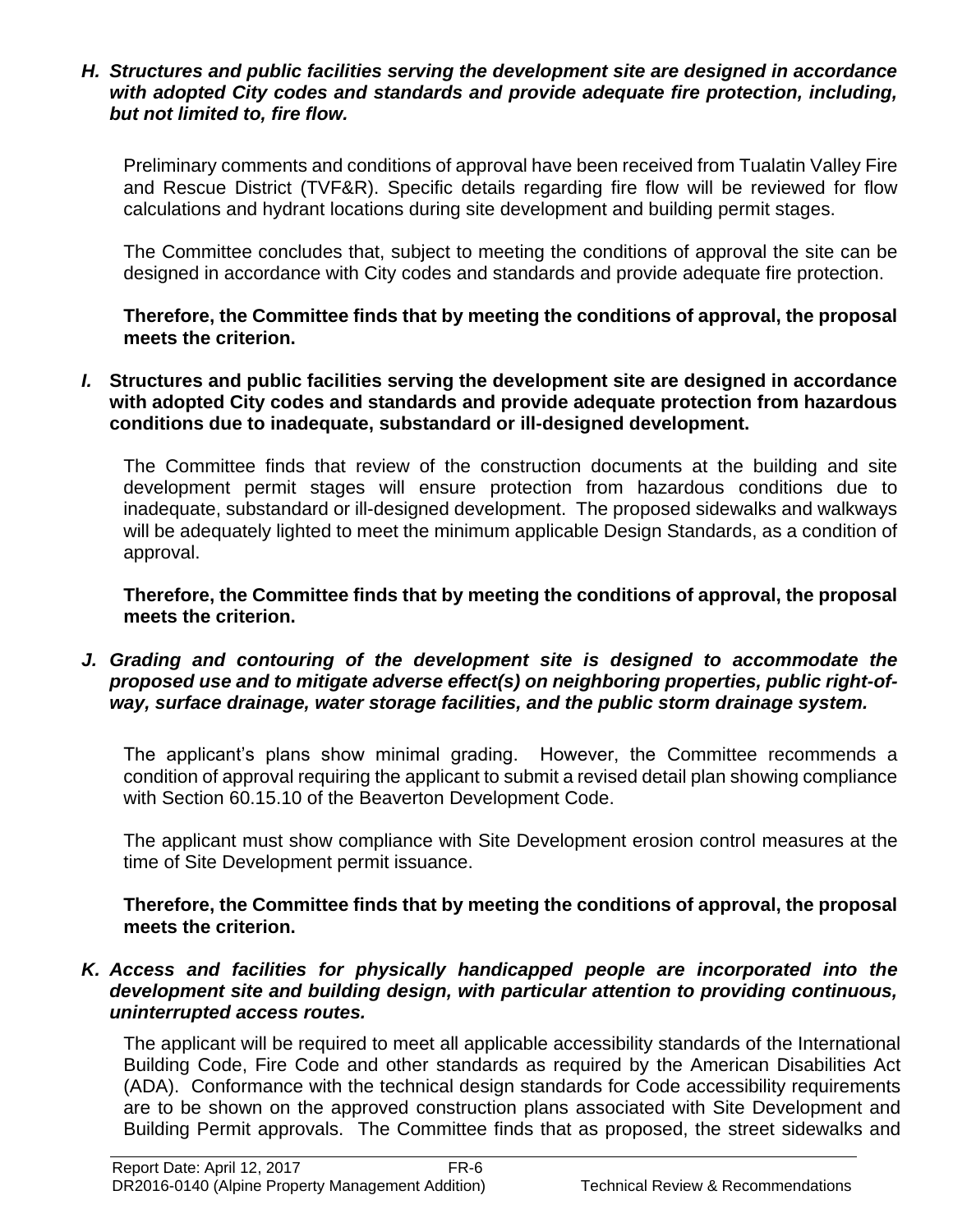walkways internal to the development appear to meet applicable accessibility requirements and through the site development and building permitting reviews will be thoroughly evaluated. Therefore, the Committee finds that by meeting the conditions of approval, the site will be in conformance with ADA requirements, and would thereby be in conformance with Development Code Section 60.55.65 and the criterion will be met.

**Therefore, the Committee finds that by meeting the conditions of approval, the proposal meets the criterion for approval.**

# *L. The proposal contains all applicable application submittal requirements as specified in Section 50.25.1 of the Development Code.*

The applicant submitted the applications on December 21, 2016 and the application was deemed complete on February 15, 2017. In review of the materials during the application review, the Committee finds that all applicable application submittal requirements, identified in Section 50.25.1 are contained within this proposal.

**Therefore, the Committee finds the proposal meets the criterion for approval.**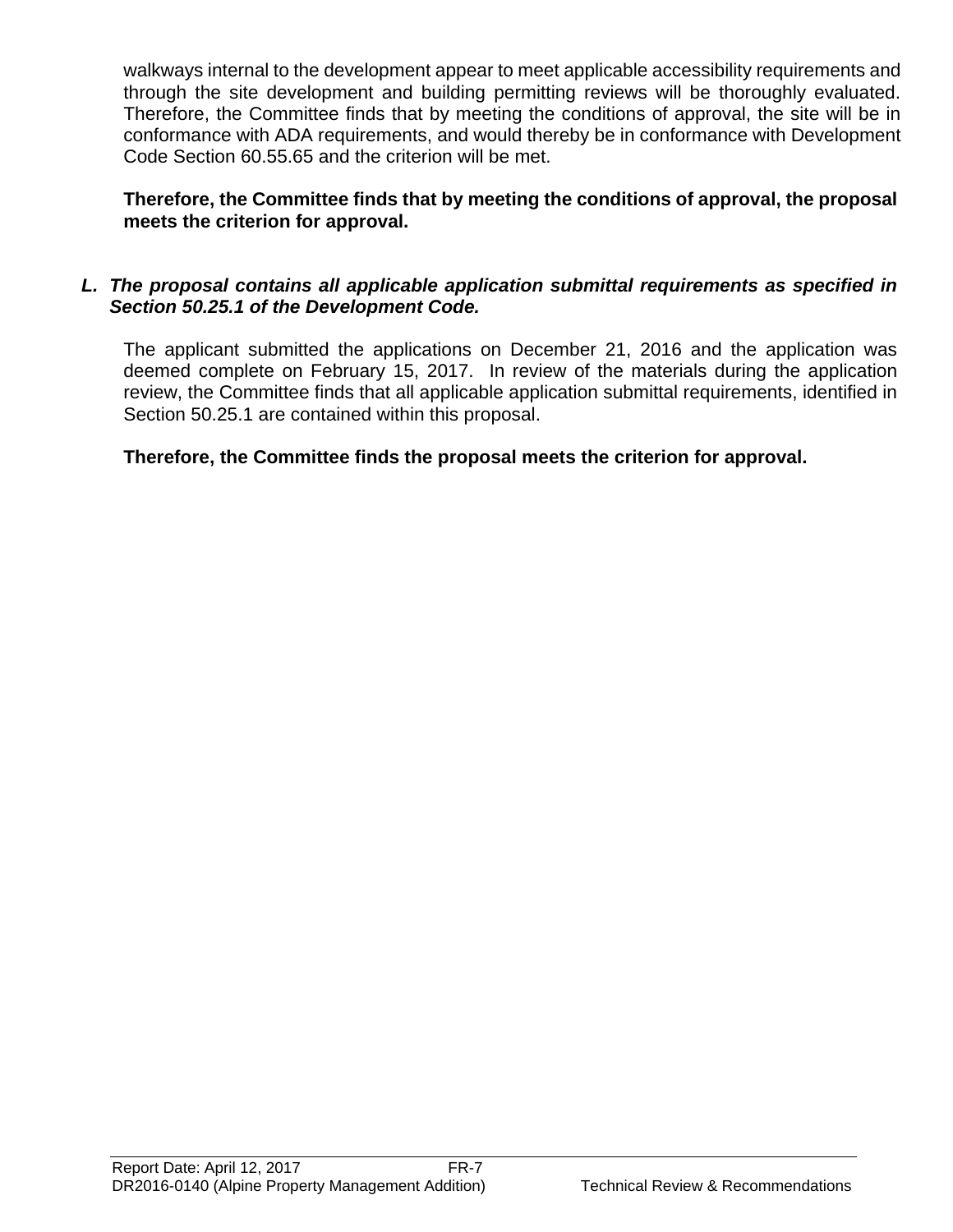# **Code Conformance Analysis Chapter 20 Use and Site Development Requirements Regional Center – Old Town (RC-OT) Zoning District**

| <b>CODE</b><br><b>STANDARD</b>                                                 | <b>CODE</b><br><b>REQUIREMENT</b>                            | <b>PROJECT PROPOSAL</b>                                                                                                                                                              | <b>MEETS</b><br>CODE?                |  |
|--------------------------------------------------------------------------------|--------------------------------------------------------------|--------------------------------------------------------------------------------------------------------------------------------------------------------------------------------------|--------------------------------------|--|
|                                                                                |                                                              | <b>Development Code Section 20.20.20</b>                                                                                                                                             |                                      |  |
| <b>Uses</b>                                                                    | Permitted                                                    | Office                                                                                                                                                                               | <b>Yes</b>                           |  |
|                                                                                |                                                              | <b>Development Code Section 20.20.15</b>                                                                                                                                             |                                      |  |
| Minimum Lot<br>Area                                                            | <b>None</b>                                                  | The applicant proposes to keep the<br>8,400 square foot lot. A Land<br>division is not being proposed with<br>this application.                                                      | <b>Yes</b>                           |  |
| <b>Yard Setbacks</b><br>Minimums:<br>Front <sup>*</sup><br><b>Side</b><br>Rear | *Governed by<br>Chapter <sub>60</sub><br><b>None</b><br>None | Setbacks along MPR's are<br>governed by Chapter 60 and will<br>be reviewed with the Design<br>Review application. All adjacent<br>streets are Class 1 Major<br>Pedestrian Route's    | <b>See DR Staff</b><br><b>Report</b> |  |
| Maximum<br>Building Height*                                                    | *Governed by Ch. 60                                          | Building scale along MPR's are<br>governed by Chapter 60 and will be<br>reviewed with the Design Review<br>application. All adjacent streets are<br>Class 1 Major Pedestrian Route's | <b>See DR Staff</b><br>Report.       |  |
| Development Code Section 20.25.05 - Floor Area Ratio                           |                                                              |                                                                                                                                                                                      |                                      |  |
| <b>Floor Area Ratio</b>                                                        | Min. $FAR = 0.35$<br>Max. $FAR = None$                       | (3,977 square feet total floor area /<br>10,500 square foot site size) = $0.38$<br>FAR. There is no maximum density<br>in the RC-OT zone.                                            | <b>Yes</b>                           |  |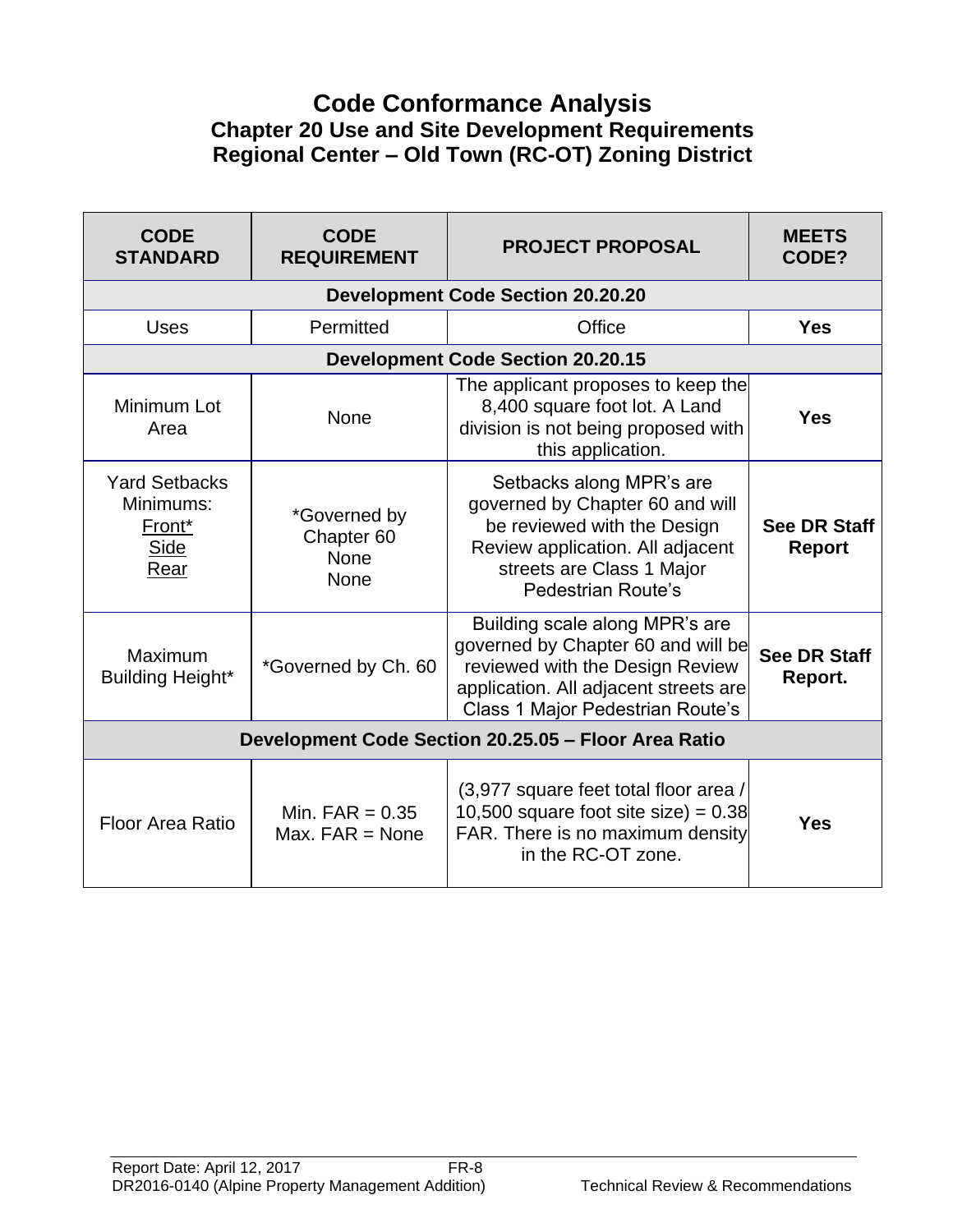# **Chapter 60 – Special Requirements**

| <b>CODE</b><br><b>CODE REQUIREMENT</b><br><b>STANDARD</b>                 |                                                                                                                                         | <b>PROJECT PROPOSAL</b>                                                                                                                                     | <b>MEETS</b><br>CODE?     |  |  |
|---------------------------------------------------------------------------|-----------------------------------------------------------------------------------------------------------------------------------------|-------------------------------------------------------------------------------------------------------------------------------------------------------------|---------------------------|--|--|
| <b>Development Code Section 60.05</b>                                     |                                                                                                                                         |                                                                                                                                                             |                           |  |  |
| <b>Design Review</b><br>Principles, Standards,<br>and Guidelines          | Requirements for new<br>development and redevelopment.                                                                                  | Design Review standards and<br>guidelines will be reviewed in<br>the Design Review portion of<br>the staff report.                                          | See DR<br><b>Findings</b> |  |  |
|                                                                           | <b>Development Code Section 60.07</b>                                                                                                   |                                                                                                                                                             |                           |  |  |
| Drive-Up Window<br><b>Facilities</b>                                      | Requirements for drive-up, drive-<br>through and drive-in facilities.                                                                   | Drive-up window facilities are<br>not proposed.                                                                                                             | N/A                       |  |  |
|                                                                           | <b>Development Code Section 60.10</b>                                                                                                   |                                                                                                                                                             |                           |  |  |
| <b>Floodplain Regulations</b>                                             | Requirements for properties<br>located in floodplain, floodway, or<br>floodway fringe.                                                  | No mapped floodplains are<br>located within the subject site.                                                                                               | N/A                       |  |  |
|                                                                           | <b>Development Code Section 60.12</b>                                                                                                   |                                                                                                                                                             |                           |  |  |
| <b>Habitat Friendly and</b><br>Low Impact<br><b>Development Practices</b> | Optional program offering various<br>credits available for use of specific<br>Habitat Friendly or Low Impact<br>Development techniques. | No Habitat Friendly or Low<br>Impact Development<br>techniques proposed.                                                                                    | N/A                       |  |  |
|                                                                           | <b>Development Code Section 60.15 - Land Division Standards</b>                                                                         |                                                                                                                                                             |                           |  |  |
| <b>Land Division</b><br><b>Standards</b>                                  | Standards pertaining to Land<br><b>Divisions</b>                                                                                        | No land division is proposed.                                                                                                                               | N/A                       |  |  |
|                                                                           | Development Code Section 60.25 - Off Street Loading                                                                                     |                                                                                                                                                             |                           |  |  |
| <b>Loading Facilities</b>                                                 | No loading facilities are required<br>for this use.                                                                                     | No loading facilities are<br>proposed.                                                                                                                      | N/A                       |  |  |
|                                                                           | Development Code Section 60.30 - Off-Street Parking                                                                                     |                                                                                                                                                             |                           |  |  |
| Off-street motor<br>vehicle parking<br>Parking Zone A                     | Commercial<br>Commercial uses in the RC-OT<br>zoning designation (and District 2)<br>do not require parking spaces.                     | No parking spaces are being<br>proposed or required with this<br>development. Three (3) off-<br>street parking spaces already<br>exist on the subject site. | N/A                       |  |  |
| <b>Required Bicycle</b><br>Parking                                        | <b>Short Term: 2 spaces</b><br>Long Term: 2 space per unit                                                                              | Short Term: 2 shown on plans<br>Long Term: 0 spaces                                                                                                         | <b>Yes</b><br>w/COA       |  |  |
|                                                                           | <b>Development Code Section 60.55 - Transportation</b>                                                                                  |                                                                                                                                                             |                           |  |  |
| <b>Transportation Facilities</b>                                          | Regulations pertaining to the<br>construction or reconstruction of<br>transportation facilities.                                        | <b>Refer to Facilities Review</b><br>Committee findings herein.                                                                                             | Yes w/<br><b>COA</b>      |  |  |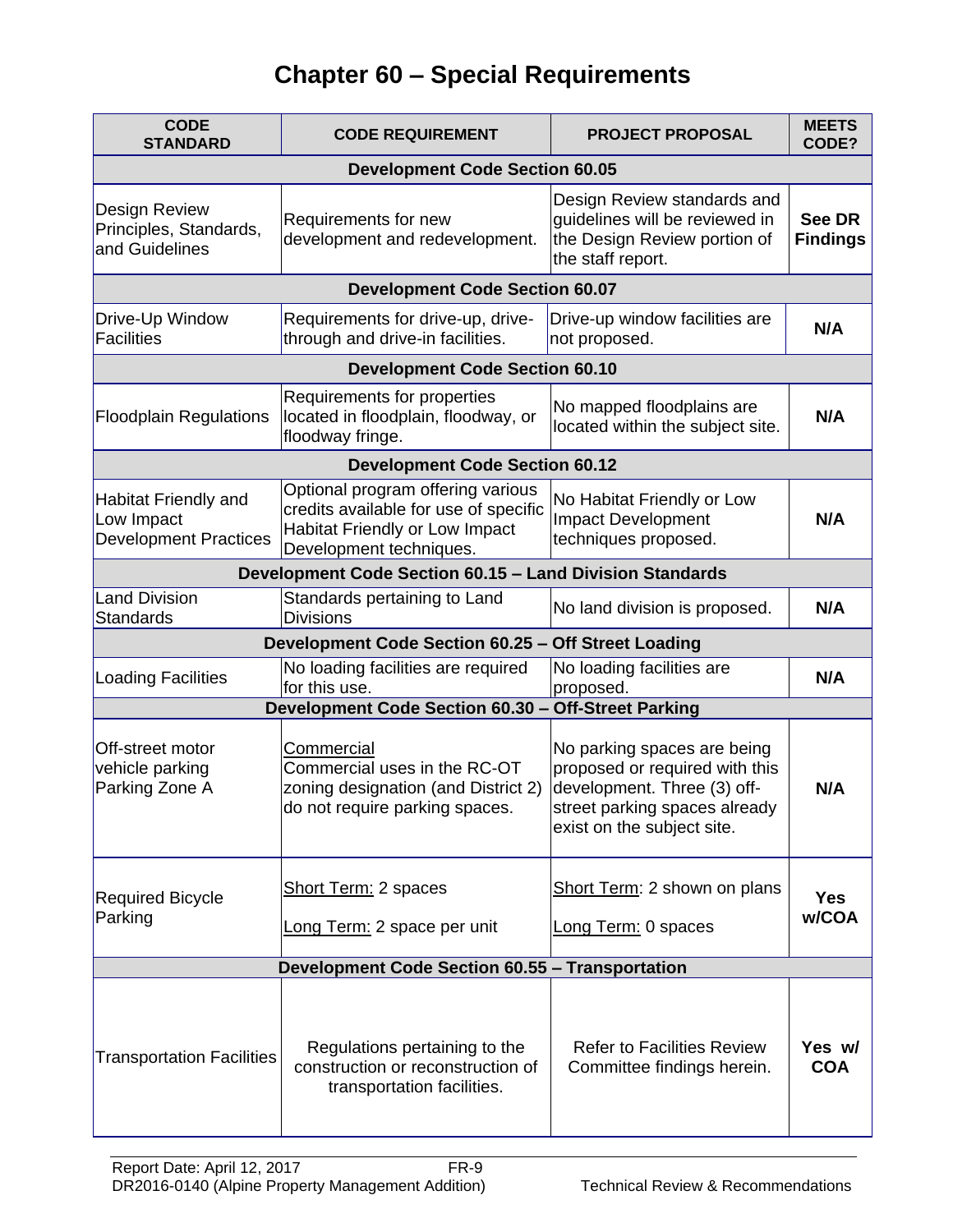| <b>Development Code Section 60.60</b> |                                                                                                                                                                                                    |                                                                                                                                                                         |                      |  |  |
|---------------------------------------|----------------------------------------------------------------------------------------------------------------------------------------------------------------------------------------------------|-------------------------------------------------------------------------------------------------------------------------------------------------------------------------|----------------------|--|--|
| Trees & Vegetation                    | Regulations pertaining to the<br>removal and preservation of trees.                                                                                                                                | No protected trees exist on<br>the site, however, tree<br>protection fencing will be used<br>to protect existing neighboring<br>trees during development.               | Yes w/<br><b>COA</b> |  |  |
|                                       | <b>Development Code Section 60.65</b>                                                                                                                                                              |                                                                                                                                                                         |                      |  |  |
| Utility Undergrounding                | All existing overhead utilities and<br>any new utility service lines within<br>the project and along any existing<br>frontage, except high voltage lines<br>(>57kV) must be placed<br>underground. | To ensure the proposal meets<br>requirements of this section,<br>staff recommends a condition<br>requiring undergrounding<br>completion prior to building<br>occupancy. | Yes w/<br><b>COA</b> |  |  |

# **RECOMMENDATION**

The Facilities Review Committee finds that the proposal complies with all the technical criteria. The Committee recommends that the decision-making authority, **APPROVE DR2016-0140 – Alpine Property Management Addition**, subject to conditions at the end of this report.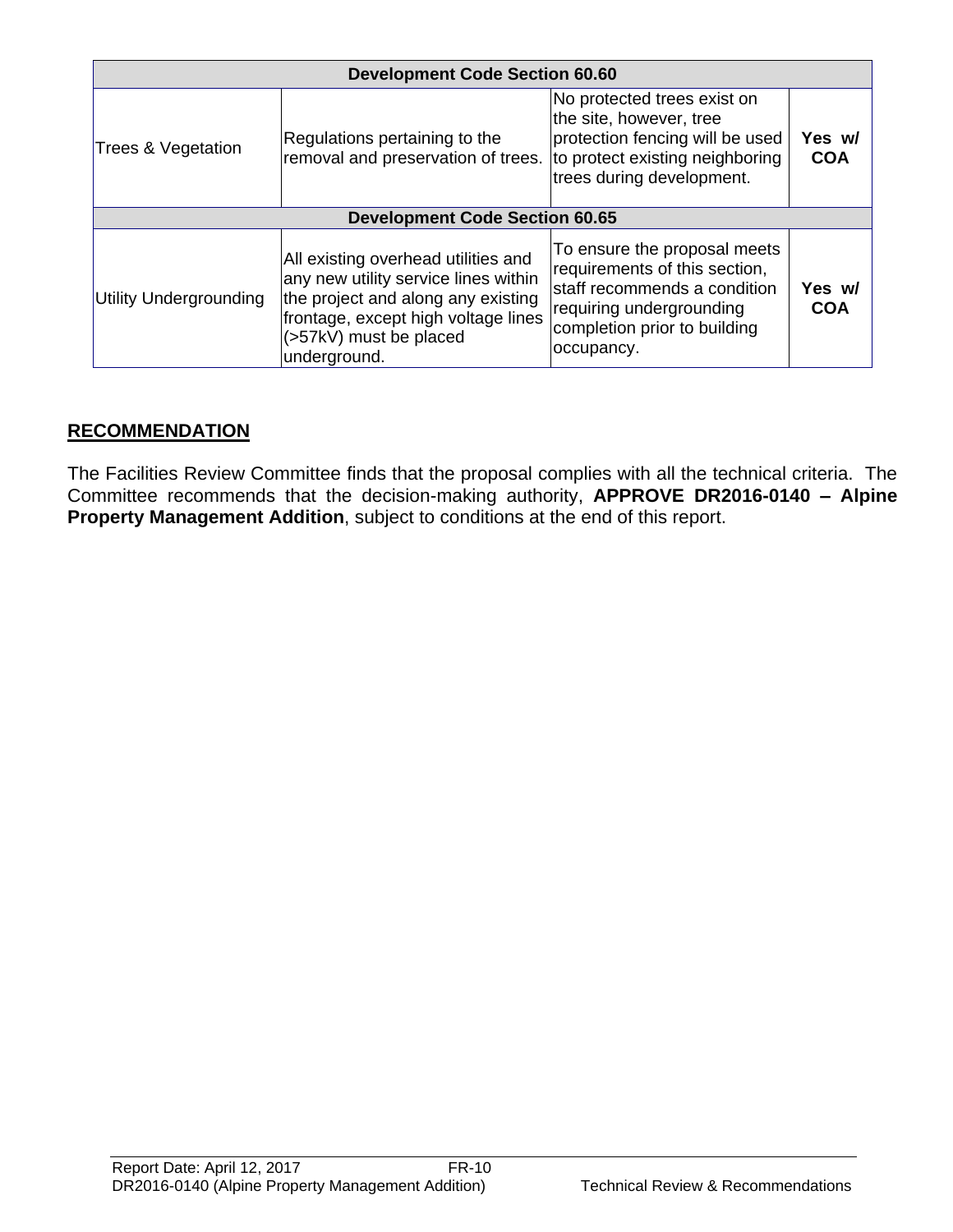# **ANALYSIS & FINDINGS DESIGN REVIEW APPROVAL DR2016-0140**

## **Section 40.20.15.2.C Approval Criteria**

*In order to approve a Design Review Two application, the decision making authority shall make findings of fact based on evidence provided by the applicant demonstrating that all the following criteria are satisfied:*

#### *1. The proposal satisfies the threshold requirements for a Design Review Two application.*

#### Facts and Findings:

The applicant proposes to build an addition to an existing building within a Multiple-Use zone and does not qualify for consideration under the Thresholds for Design Review Compliance Letter. The proposal meets Threshold No. 5 of the Design Review Type 2 application because it is a building addition greater than 2,500 square feet and less than 30,000 square feet.

**Therefore, staff finds that the proposal meets the criterion for approval.**

#### *2. All City application fees related to the application under consideration by the decision making authority have been submitted.*

#### Facts and Findings:

The applicant paid the required fee for a Design Review 2 application.

#### **Therefore, staff finds that the proposal meets the criterion for approval.**

#### *3. The proposal contains all applicable application submittal requirements as specified in Section 50.25.1 of the Development Code.*

#### Facts and Findings:

The applicant has submitted materials required by Section 50.25.1 of the Development Code.

#### **Therefore, staff finds that the proposal meets the criterion for approval.**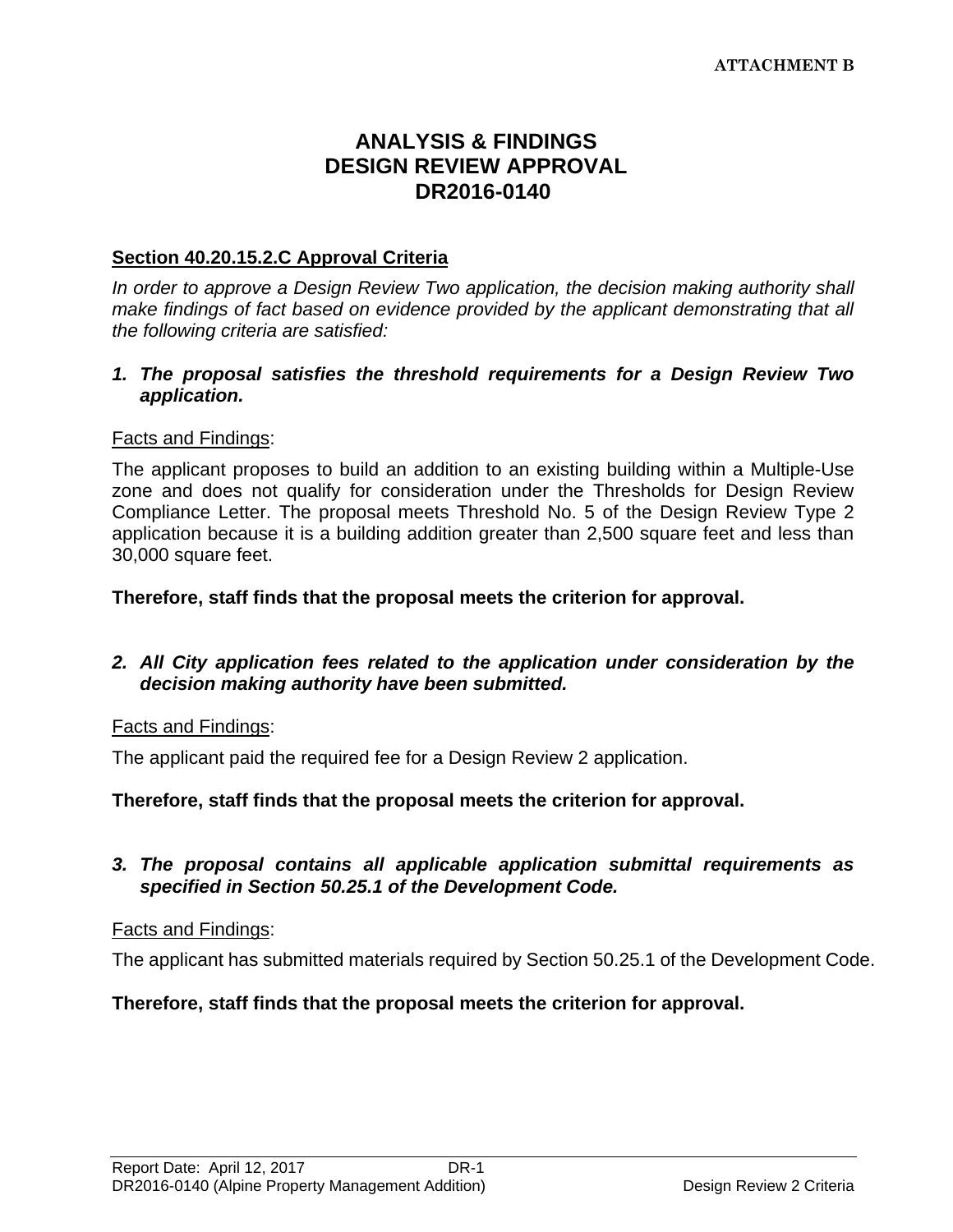# *4. The proposal is consistent with all applicable provisions of Sections 60.05.15 through 60.05.30 (Design Standards).*

# Facts and Findings:

Staff cites the findings in the Code Conformance Analysis chart further in this report, which evaluates the project as it relates to the applicable Code requirements of Chapter 60. In part, the chart provides a summary response to design review standards determined to be applicable in this case. The applicant's plans and materials show compliance with these standards.

#### **Therefore, the Committee finds that by satisfying the Conditions of Approval herein, the criterion for approval is met.**

- *5. For additions to or modifications of existing development, the proposal is consistent with all applicable provisions of Sections 60.05.15 through 60.05.30 (Design Standards) or can demonstrate that the additions or modifications are moving towards compliance of specific Design Standards if any of the following conditions exist:*
	- *a. A physical obstacle such as topography or natural feature exists and prevents the full implementation of the applicable guideline; or*
	- *b. The location of existing structural improvements prevent the full implementation of the applicable standard; or*
	- *c. The location of the existing structure to be modified is more than 300 feet from a public street.*

# Facts and Findings:

The applicant's plans and materials show compliance with all applicable standards. Staff cites the Code Conformance Analysis chart further in this report which evaluates the project as it relates to the applicable Code requirements of Chapter 60. The chart provides a summary response to design review standards determined to be applicable to this proposal.

#### **Therefore, Staff finds that the proposal meets the criterion for approval.**

#### *6. Applications and documents related to the request, which will require further City approval, shall be submitted to the City in the proper sequence.*

#### Facts and Findings:

No other applications are required of the applicant for this stage of City approvals.

# **Therefore, staff finds that the proposal meets the criterion for approval.**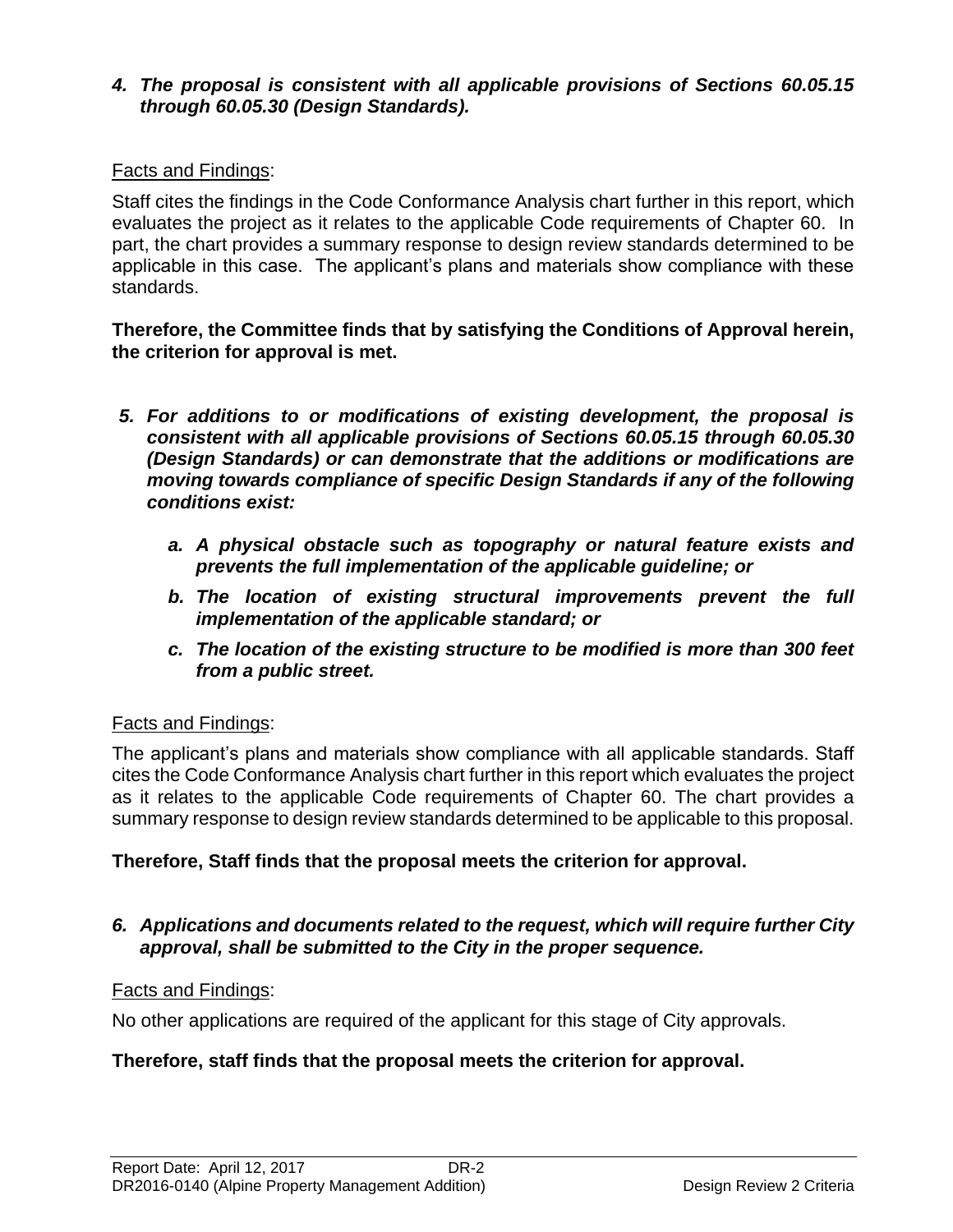# **Design Review Standards Analysis and Findings Chart Alpine Property Management Addition DR2016-0140**

|                              | <b>DESIGN STANDARD</b>                                                                                                                                                                                                                                                                                                                                                                                                                                               | <b>PROJECT PROPOSAL</b>                                                                                                                                                                                                                                                           | <b>MEETS</b><br><b>STANDARD?</b> |
|------------------------------|----------------------------------------------------------------------------------------------------------------------------------------------------------------------------------------------------------------------------------------------------------------------------------------------------------------------------------------------------------------------------------------------------------------------------------------------------------------------|-----------------------------------------------------------------------------------------------------------------------------------------------------------------------------------------------------------------------------------------------------------------------------------|----------------------------------|
|                              |                                                                                                                                                                                                                                                                                                                                                                                                                                                                      | 60.05.15.1 Building Articulation and Variety                                                                                                                                                                                                                                      |                                  |
| 60.05.15.1.A                 | Attached residential<br>buildings in residential<br>zones shall be limited in<br>length to two hundred<br>(200) feet.                                                                                                                                                                                                                                                                                                                                                | The proposed building addition<br>is not residential and is not<br>located within a residential<br>zone.                                                                                                                                                                          | N/A                              |
| 60.05.15.1.B<br>60.05.15.1.C | Buildings visible from<br>and within 200 feet of an<br>adjacent public street<br>shall have a minimum<br>portion of the street<br>facing elevation devoted<br>to permanent<br>architectural features<br>designed to provide<br>articulation and variety.<br>1. Thirty (30) percent in<br>Residential zones, and<br>all uses in Commercial<br>and Multiple Use Zones.<br>The maximum spacing<br>between permanent<br>architectural features<br>shall be no more than: | The applicant's plans show that<br>the addition satisfies this<br>standard through variation in<br>materials, offsetting walls and<br>varying window sizes.<br>The submitted plans show a<br>maximum spacing of less than<br>17 feet between permanent<br>architectural features. | <b>Yes</b>                       |
|                              | 1. Forty (40) feet in<br>Residential zones, and<br>all uses in Commercial<br>and Multiple Use zones.                                                                                                                                                                                                                                                                                                                                                                 |                                                                                                                                                                                                                                                                                   | <b>Yes</b>                       |
|                              |                                                                                                                                                                                                                                                                                                                                                                                                                                                                      | 60.05.15.2 Roof Forms as Unifying Elements                                                                                                                                                                                                                                        |                                  |
| 60.05.15.2.A                 | to view from adjacent<br>public or private streets<br>and properties shall<br>have a minimum 4/12<br>pitch.                                                                                                                                                                                                                                                                                                                                                          | All sloped roofs exposed The applicant states that all roof<br>forms have a 10/12 pitch.<br>Additionally, the roof forms<br>provide variety as viewed from<br>the street.                                                                                                         | <b>Yes</b>                       |
| 60.05.15.2.B                 | Sloped roofs on<br>residential uses in<br>residential zones, and all<br>uses in multiple use and<br>commercial zones, shall<br>have eaves, exclusive of                                                                                                                                                                                                                                                                                                              | The applicant's submitted plans<br>show that eave overhangs on<br>the proposed building project a<br>minimum of 12-inches from the<br>building wall.                                                                                                                              | <b>Yes</b>                       |

# **Section 60.05.15 Building Design & Orientation Standards**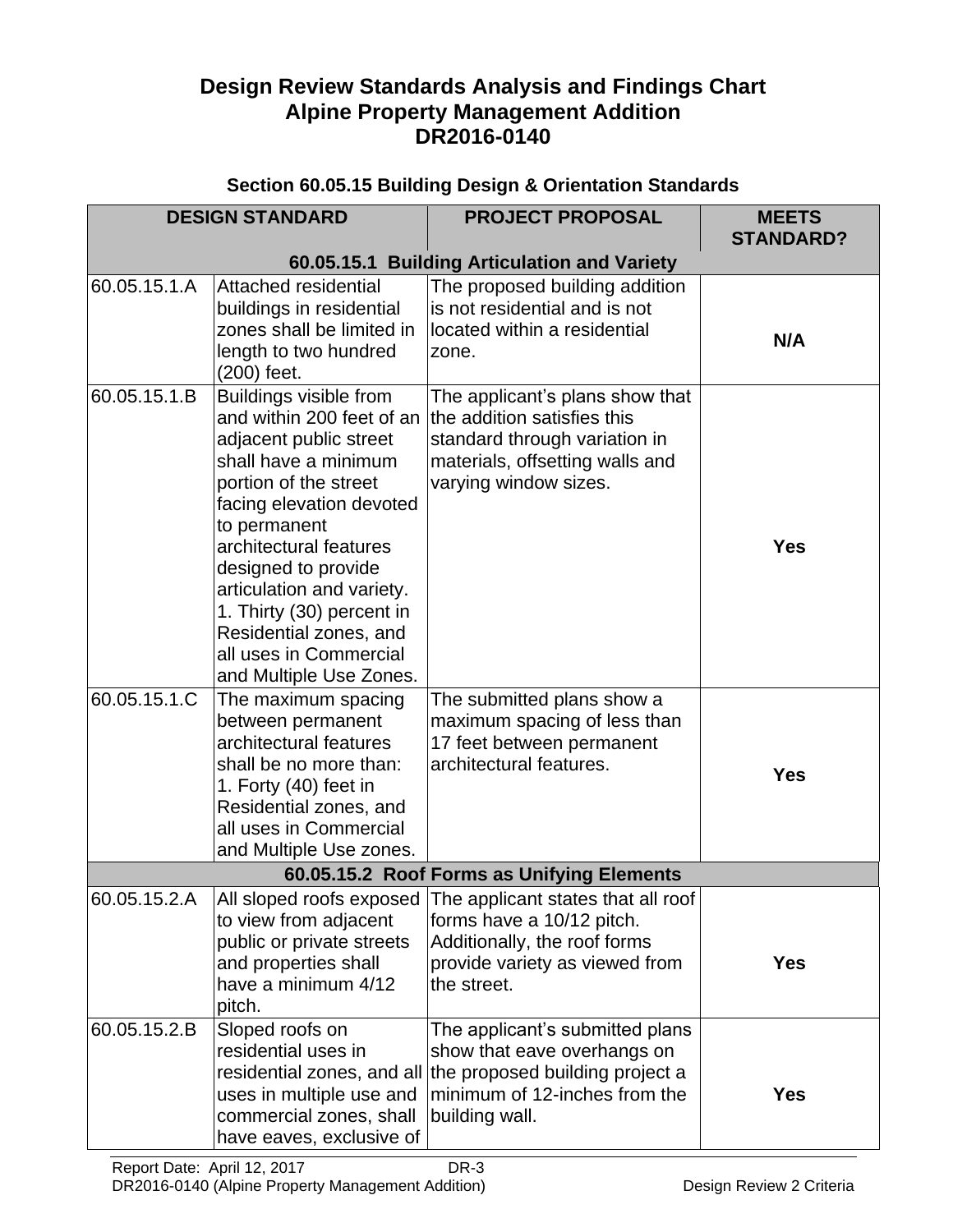|                    | <b>DESIGN STANDARD</b>                                                                                                                                                                                                                                                                                                                                                                                     | <b>PROJECT PROPOSAL</b>                                                                                                                                                                                                                                                                                                                                                              | <b>MEETS</b><br><b>STANDARD?</b> |
|--------------------|------------------------------------------------------------------------------------------------------------------------------------------------------------------------------------------------------------------------------------------------------------------------------------------------------------------------------------------------------------------------------------------------------------|--------------------------------------------------------------------------------------------------------------------------------------------------------------------------------------------------------------------------------------------------------------------------------------------------------------------------------------------------------------------------------------|----------------------------------|
|                    | rain gutters, that must<br>project from the building<br>wall at least twelve (12)<br>inches.                                                                                                                                                                                                                                                                                                               |                                                                                                                                                                                                                                                                                                                                                                                      |                                  |
| 60.05.15.2.A-<br>Е | All roofs with a slope of<br>less than 4/12 pitch shall<br>be articulated with a<br>parapet wall that must<br>project vertically above<br>the roof line at least<br>twelve (12) inches or<br>architecturally treated,<br>such as with a<br>decorative cornice.<br>Smaller feature roofs are<br>not subject to the standards<br>of this<br>Section.                                                         | The proposal does not show<br>any roofs with a pitch of less<br>than 4/12.                                                                                                                                                                                                                                                                                                           | N/A                              |
| 60.05.15.2.D       | When an addition to an<br>existing structure or a<br>new structure is<br>proposed in an existing<br>development, the roof<br>forms for the new<br>structures shall have<br>similar slope and be<br>constructed of the same<br>materials as existing<br>roofs.                                                                                                                                              | The applicant states that the<br>proposed roof has 10/12 pitch<br>and the predominate existing<br>roof has an 8/12 pitch. The<br>applicant's submitted plans<br>show the similarity between the<br>existing roof slope and<br>proposed roof slope. The<br>applicant also states that the<br>new roof will be covered with<br>composition shingles to match<br>the existing building. | <b>Yes</b>                       |
|                    |                                                                                                                                                                                                                                                                                                                                                                                                            | 60.05.15.3 Primary Building Entrances                                                                                                                                                                                                                                                                                                                                                |                                  |
| 60.05.15.3         | Primary entrances,<br>which are the main<br>point(s) of entry where<br>the majority of building<br>users will enter and<br>leave, shall be covered,<br>recessed, or treated with<br>a permanent<br>architectural feature in<br>such a way that weather<br>protection is provided.<br>The covered area<br>providing weather<br>protection shall be at<br>least six (6) feet wide<br>and four (4) feet deep. | The applicant states that the<br>existing primary entrance on the<br>west side of the building is<br>covered by an existing porch<br>which is 8 feet deep and 27 feet<br>wide. The proposal includes<br>doors on the southern side of<br>the addition however this will<br>not serve as the primary<br>entrance.                                                                     | <b>Yes</b>                       |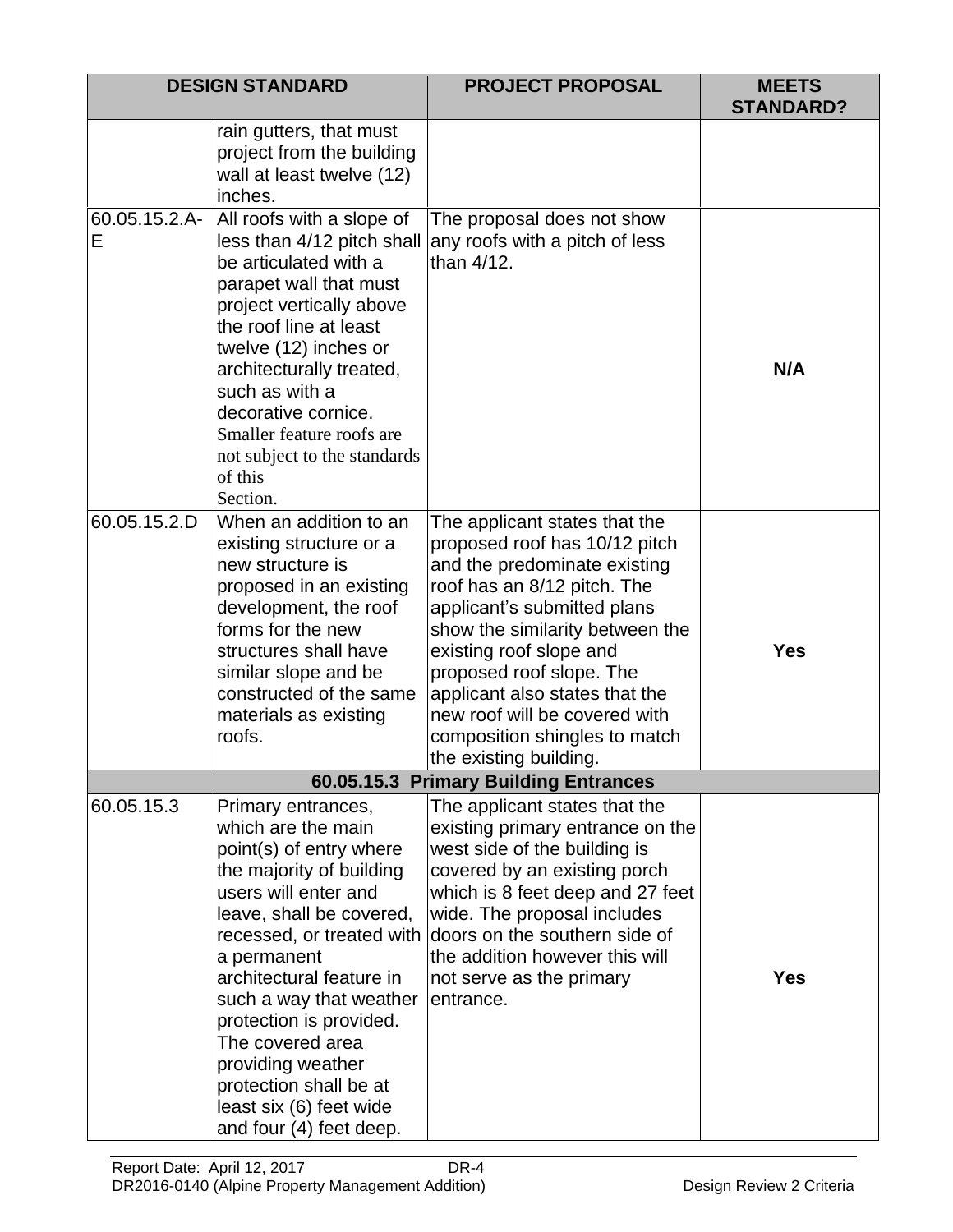|              | <b>DESIGN STANDARD</b>                                                                                                                                                                                                                                                                                                                                                                                                                                                                                                                                                                       | <b>PROJECT PROPOSAL</b>                                                                                                                                                                                                                                                                                                                                                    | <b>MEETS</b><br><b>STANDARD?</b> |
|--------------|----------------------------------------------------------------------------------------------------------------------------------------------------------------------------------------------------------------------------------------------------------------------------------------------------------------------------------------------------------------------------------------------------------------------------------------------------------------------------------------------------------------------------------------------------------------------------------------------|----------------------------------------------------------------------------------------------------------------------------------------------------------------------------------------------------------------------------------------------------------------------------------------------------------------------------------------------------------------------------|----------------------------------|
|              |                                                                                                                                                                                                                                                                                                                                                                                                                                                                                                                                                                                              | 60.05.15.4 Exterior Building Materials                                                                                                                                                                                                                                                                                                                                     |                                  |
| 60.05.15.4.A | For attached residential<br>uses in Residential<br>zones and all residential<br>uses in Multiple Use<br>zones, a minimum of<br>seventy-five (75) percent<br>of each elevation that is<br>visible from and within<br>200 feet                                                                                                                                                                                                                                                                                                                                                                 | The proposed addition is not for<br>residential use.                                                                                                                                                                                                                                                                                                                       | N/A                              |
| 60.05.15.4.B | For conditional uses in<br>residential zones and all<br>uses in multiple-use and<br>commercial zones<br>(except residential uses<br>fronting common greens<br>and shared courts), a<br>maximum of thirty (30)<br>percent of each<br>elevation that is visible<br>from and within 200 feet<br>of a public street or a<br>public park, public<br>plaza or other public<br>open space, and on<br>elevations that include a<br>primary building<br>entrance or multiple<br>tenant entrances may be<br>plain, smooth, unfinished<br>concrete, concrete<br>block, plywood and<br>sheet pressboard. | The applicant's submitted plans<br>and materials board show a<br>combination of cement fiber<br>composite, lap siding and cedar<br>shingles on each elevation of<br>the proposed addition.                                                                                                                                                                                 | <b>Yes</b>                       |
| 60.05.15.4.C | For conditional uses in<br>residential zones and all<br>uses in multiple use and<br>commercial districts,<br>plain, smooth, exposed<br>concrete and concrete<br>block used as foundation<br>material shall not be<br>more than three (3) feet<br>above the finished                                                                                                                                                                                                                                                                                                                          | The applicant states that there<br>is a maximum of 2-feet, 2-<br>inches of exposed concrete on<br>the proposed addition facing<br>SW Third Street. Further, the<br>applicant's submitted plans<br>show that the exposed concrete<br>foundation does not exceed<br>three (3) feet above the finished<br>grade on all other elevations of<br>the proposed building addition. | <b>Yes</b>                       |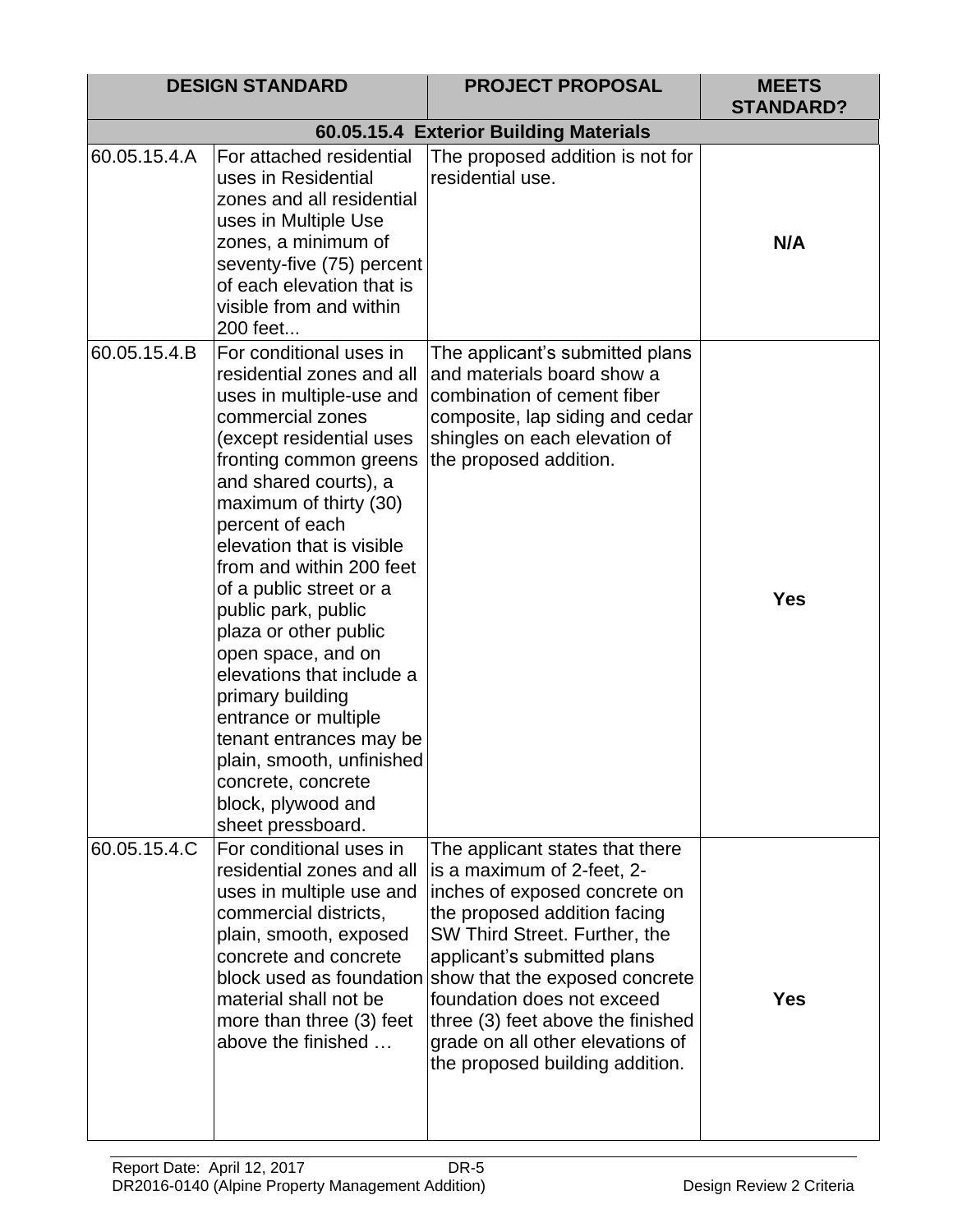|              | <b>DESIGN STANDARD</b>                                                                                                                                                                                                                                                           | <b>PROJECT PROPOSAL</b>                                                                                                                                                                                                                                                                                                                                                                                                                                                                 | <b>MEETS</b><br><b>STANDARD?</b> |
|--------------|----------------------------------------------------------------------------------------------------------------------------------------------------------------------------------------------------------------------------------------------------------------------------------|-----------------------------------------------------------------------------------------------------------------------------------------------------------------------------------------------------------------------------------------------------------------------------------------------------------------------------------------------------------------------------------------------------------------------------------------------------------------------------------------|----------------------------------|
| 60.05.15.6.A | <b>Buildings in Multiple Use</b><br>zones shall occupy a<br>minimum public street<br>frontage as follows:<br>1. 50 percent of the<br>street frontage where a<br>parcel abuts a Class 1<br>Major Pedestrian Route.                                                                | The subject site is located at<br>the intersection of two Class 1<br>Major Pedestrian Routes. The<br>proposed addition will be<br>located no more than 20 feet<br>from the property line along SW<br>Third Street. The applicant<br>states that the proposed<br>addition in combination with the<br>existing structure will occupy<br>68% of the street frontage along<br>SW Third Street. The applicant<br>is not proposing any major<br>changes to the existing western<br>elevation. | <b>Yes</b>                       |
| 60.05.15.6.B | <b>Buildings in Commercial</b><br>zones shall occupy a<br>minimum of 35 percent<br>public street frontage<br>where a parcel exceeds<br>60,000 gross square<br>feet.                                                                                                              | The proposed project is located<br>within a multiple-use zone, not<br>commercial zone.                                                                                                                                                                                                                                                                                                                                                                                                  | N/A                              |
| 60.05.15.6.C | Buildings subject to the<br>street frontage standard<br>shall be located no<br>further than 20 feet from<br>the property line. The<br>area between the<br>building and property<br>line shall be landscaped<br>to standards found in<br>Section 60.05.25.3.B or<br>60.05.25.3.C. | The proposed addition is shown<br>on the applicant's plans to be<br>located within 20 feet of the<br>southern property line. The<br>existing building will remain in<br>its current location. The<br>applicant's plans show that<br>landscaping is proposed in<br>between the addition and<br>property line.                                                                                                                                                                            | <b>Yes</b>                       |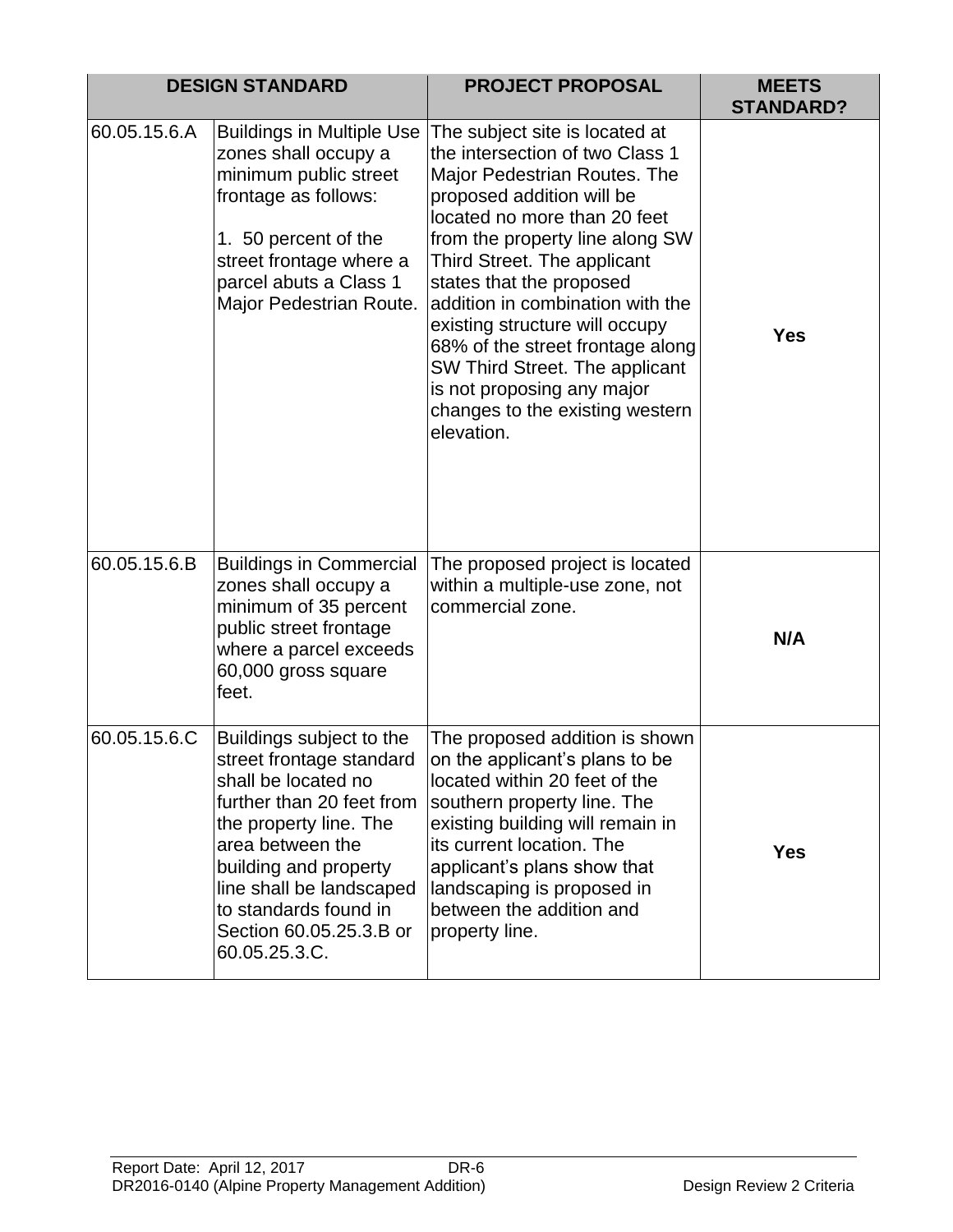|              | <b>DESIGN STANDARD</b>                                                                                                                                                                                                                                                                         | <b>PROJECT PROPOSAL</b>                                                                                                                                                                                                                                                                                                                                                                                                                                                                                                                                                                                                                                                                             | <b>MEETS</b><br><b>STANDARD?</b> |
|--------------|------------------------------------------------------------------------------------------------------------------------------------------------------------------------------------------------------------------------------------------------------------------------------------------------|-----------------------------------------------------------------------------------------------------------------------------------------------------------------------------------------------------------------------------------------------------------------------------------------------------------------------------------------------------------------------------------------------------------------------------------------------------------------------------------------------------------------------------------------------------------------------------------------------------------------------------------------------------------------------------------------------------|----------------------------------|
| 60.05.15.6.D | Buildings on corner lots<br>of multiple Major<br><b>Pedestrian Routes</b><br>shall be located at the<br>intersections of the<br>Major Pedestrian<br>Routes. Where a site<br>has more than one<br>corner on a Major<br>Pedestrian Route, this<br>requirement must be<br>met at only one corner. | The subject site is a corner lot<br>however the proposal is a<br>building addition to be located<br>behind the existing structure.<br>The existing structure is not<br>proposed to be removed or<br>moved.                                                                                                                                                                                                                                                                                                                                                                                                                                                                                          | N/A                              |
| 60.05.15.6.E | All buildings on lots that<br>abut a Class 1 Major<br>Pedestrian Route shall<br>have at least one<br>primary building<br>entrance oriented<br>toward, or with a direct<br>pedestrian connection to<br>an abutting street or<br>pedestrian way.                                                 | The primary entrance to the<br>building is located within the<br>existing structure. This entrance<br>is connected to the abutting<br>pedestrian and street circulation<br>system via a pedestrian<br>walkway approximately 4 feet<br>wide and 22 feet long. This<br>primary building entrance is<br>connected to SW Washington<br>Avenue, one of the two Major<br>Pedestrian Routes. The<br>proposed addition will include a<br>secondary entrance which is<br>connected to the other Major<br>Pedestrian Route on SW Third<br>Street, via a 5 foot wide by 26<br>foot long walkway. Neither<br>pedestrian connections are<br>proposed to cross over<br>vehicular circulation or parking<br>areas. | <b>Yes</b>                       |
| 60.05.15.7.A | The height of any portion<br>of a building at or within<br>20 feet of the property<br>line  abutting a Major<br><b>Pedestrian Route shall</b><br>be a minimum of twenty-<br>two (22) feet and a<br>maximum of sixty (60)<br>feet.                                                              | The applicant states the<br>proposed addition is 23 feet in<br>height from finished grade.                                                                                                                                                                                                                                                                                                                                                                                                                                                                                                                                                                                                          | <b>Yes</b>                       |
| 60.05.15.7.C | The maximum heights<br>specified in Section<br>20.20.50 shall not be<br>exceeded                                                                                                                                                                                                               | The submitted plans and the<br>applicant's statement do not<br>indicate that the height will<br>exceed 60 feet.                                                                                                                                                                                                                                                                                                                                                                                                                                                                                                                                                                                     | <b>Yes</b>                       |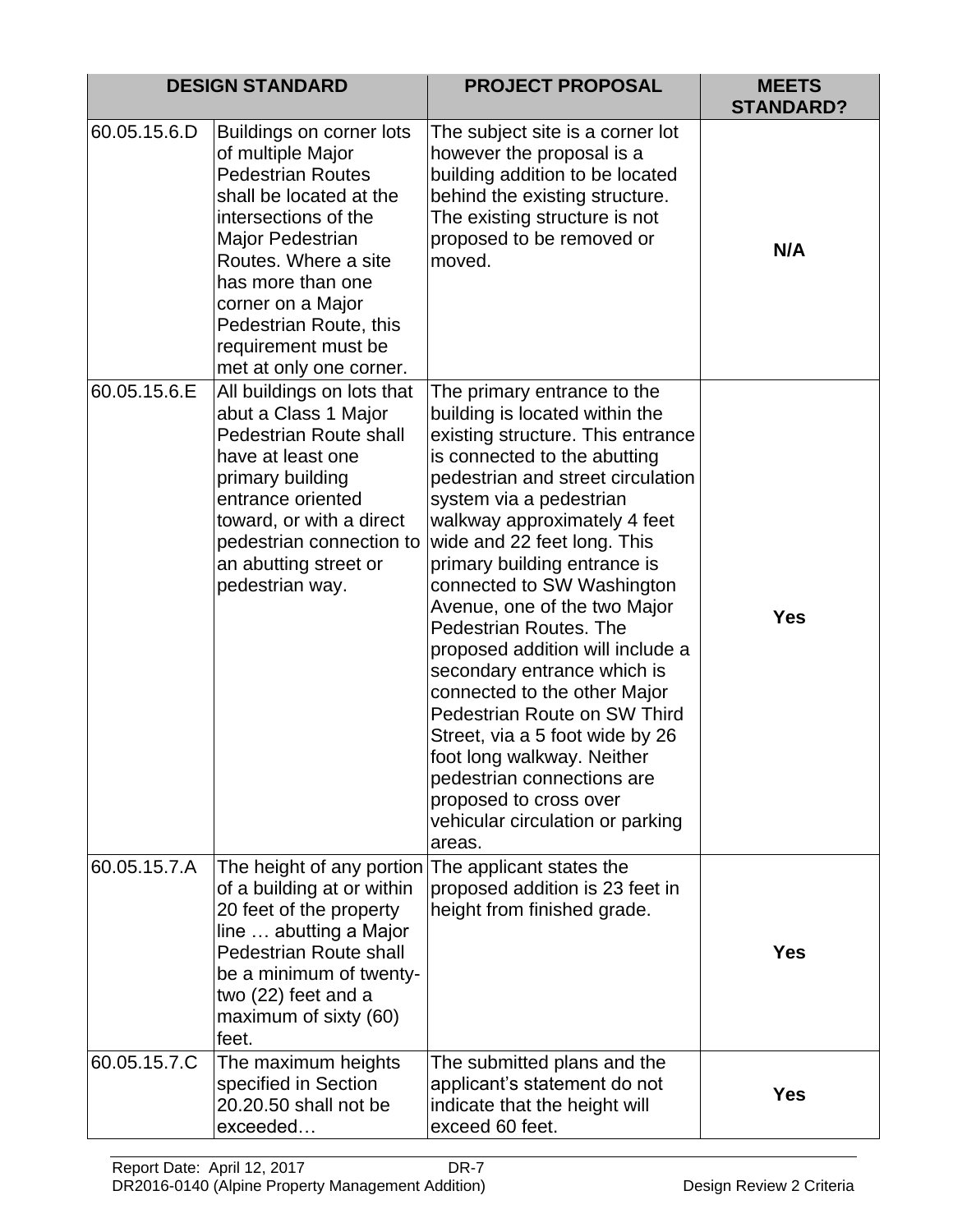|              | <b>DESIGN STANDARD</b>                                                                                                                                                                                                                                                                                                                                                                                                                                                                                                                                                                       | <b>PROJECT PROPOSAL</b>                                                                                                                              | <b>MEETS</b><br><b>STANDARD?</b> |
|--------------|----------------------------------------------------------------------------------------------------------------------------------------------------------------------------------------------------------------------------------------------------------------------------------------------------------------------------------------------------------------------------------------------------------------------------------------------------------------------------------------------------------------------------------------------------------------------------------------------|------------------------------------------------------------------------------------------------------------------------------------------------------|----------------------------------|
| 60.05.15.8.A | Except those used<br>exclusively for<br>residential use, ground<br>floor elevations visible<br>from and within 200 feet<br>of a public street,<br>Major Pedestrian Route,<br>or a public park, public<br>plaza or other<br>public open space, and<br>elevations that include a<br>primary building<br>entrance or multiple<br>tenant entrances, shall<br>have the following<br>minimum percent of the<br>ground floor elevation<br>area permanently<br>treated with windows,<br>display areas or glass<br>doorway openings.<br>1. Class 1 Major<br>Pedestrian Routes: Fifty<br>(50) percent. | The applicant states that 51%<br>of the ground floor elevation<br>facing SW Third Street will be<br>treated with windows and glass<br>door openings. | <b>Yes</b>                       |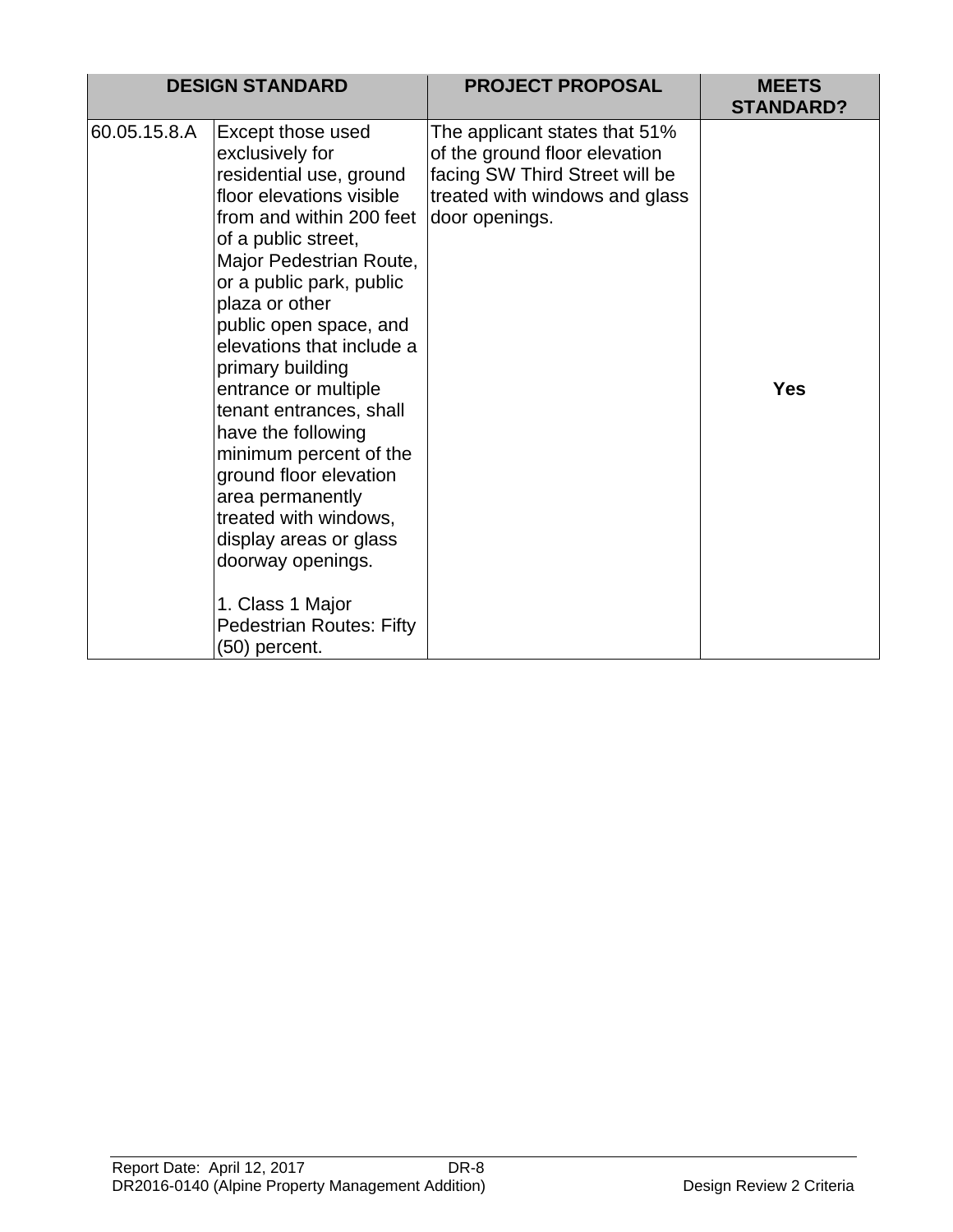# **Design Review Standards Analysis and Findings Chart**

Section 60.05.20 Circulation and Parking Lot Design Standards

|              | <b>DESIGN STANDARD</b>                                                                                                                                                                                                                                                                                                        | <b>PROJECT PROPOSAL</b>                                                                                                                                                                                                                                                                                                                                                                                                                                                                                                                                                                                                                                                                                                                                                                                          | <b>MEETS</b>     |
|--------------|-------------------------------------------------------------------------------------------------------------------------------------------------------------------------------------------------------------------------------------------------------------------------------------------------------------------------------|------------------------------------------------------------------------------------------------------------------------------------------------------------------------------------------------------------------------------------------------------------------------------------------------------------------------------------------------------------------------------------------------------------------------------------------------------------------------------------------------------------------------------------------------------------------------------------------------------------------------------------------------------------------------------------------------------------------------------------------------------------------------------------------------------------------|------------------|
|              |                                                                                                                                                                                                                                                                                                                               |                                                                                                                                                                                                                                                                                                                                                                                                                                                                                                                                                                                                                                                                                                                                                                                                                  | <b>STANDARD?</b> |
| 60.05.20.1.A | motor vehicle<br>connections shall be<br>provided between the<br>on-site circulation<br>systems and adjacent<br>existing and planned<br>streets                                                                                                                                                                               | 60.05.20.1 Connections to public street system<br>Pedestrian, bicycle, and The applicant's plans show<br>that the onsite circulation<br>system is directly connected to<br>the adjacent pedestrian,<br>bicycle, and motor vehicle<br>system. The existing structure<br>has a direct and short walkway<br>from the primary entrance to<br>SW Washington Avenue. The<br>proposed addition will also<br>have a pedestrian walkway<br>which will connect the addition<br>to SW Third Street. The<br>applicant's plan show two (2)<br>short term bicycle parking<br>spaces on the porch, near the<br>primary entrance and<br>pedestrian walkway. The<br>submitted plans show that the<br>on-site pedestrian, bicycle and<br>motor vehicle circulation<br>system provides efficient<br>access to the abutting streets. | <b>Yes</b>       |
|              |                                                                                                                                                                                                                                                                                                                               | 60.05.20.2 Loading Areas, solid waste facilities and similar improvements                                                                                                                                                                                                                                                                                                                                                                                                                                                                                                                                                                                                                                                                                                                                        |                  |
| 60.05.20.2.A | All on-site service<br>areas, outdoor storage<br>areas, waste storage,<br>disposal facilities,<br>recycling containers<br>transformer and utility<br>vaults and similar<br>activities shall be<br>located in an area not<br>visible from a public<br>street, or shall be fully<br>screened from view<br>from a public street. | The applicant's plans show a<br>proposed trash enclosure<br>approximately 3 feet by 9.3<br>feet on the north side of the<br>building. The applicant states<br>that this waste storage area<br>will be screened from public<br>view by wooden gates.                                                                                                                                                                                                                                                                                                                                                                                                                                                                                                                                                              | <b>Yes</b>       |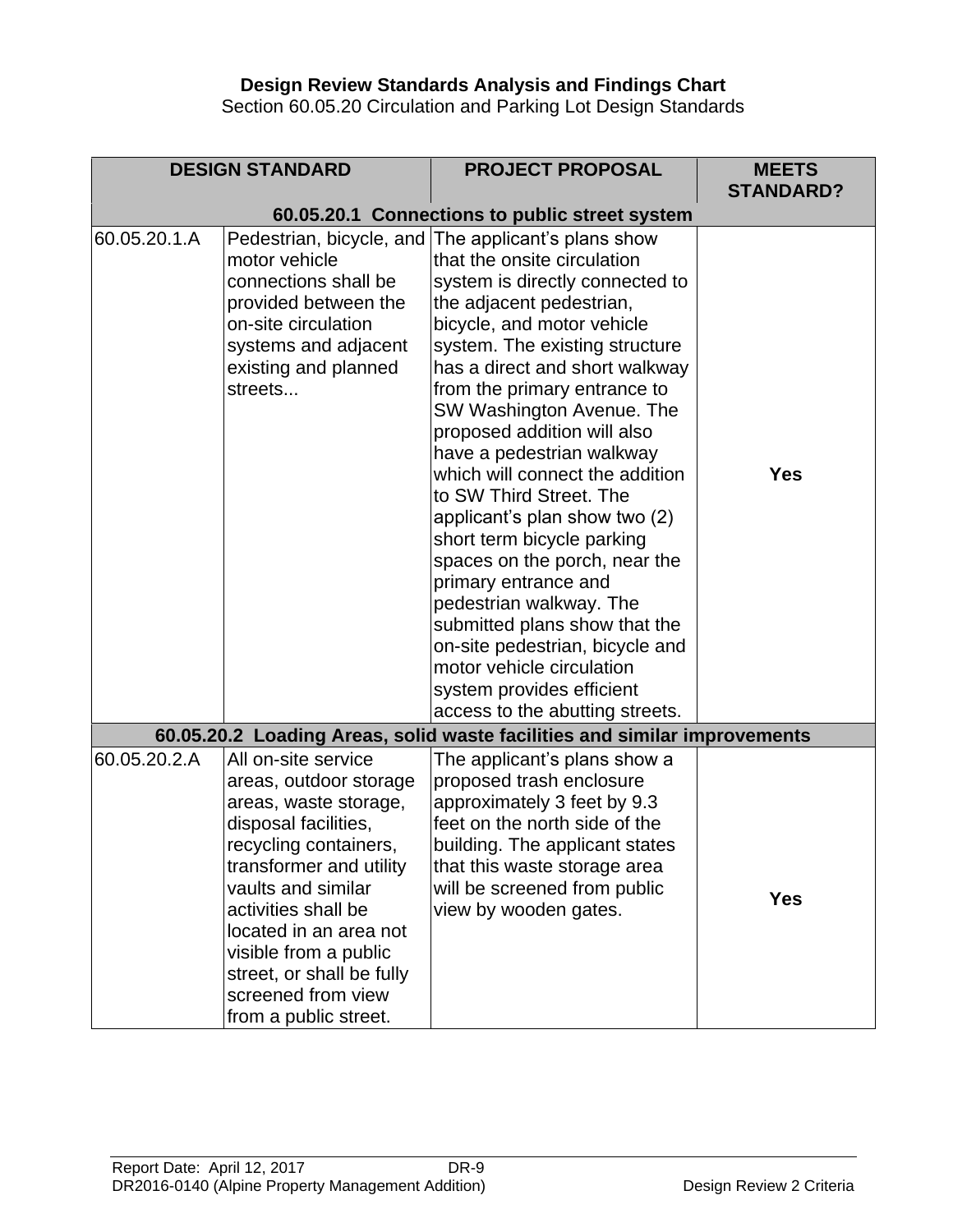| 60.05.20.2.C | Screening from public<br>view for service areas,<br>loading docks, loading<br>zones and outdoor<br>storage areas, waste<br>storage, disposal<br>facilities, recycling<br>containers, transformer<br>and utility vaults and<br>similar activities shall<br>be fully sight-<br>obscuring           | The applicant states that the<br>proposed covered trash<br>enclosure will be screen by a<br>wooden gate. Additionally, the<br>applicant's plans show that the<br>waste and recycling storage<br>area are screened from public<br>view with a solid screen wall<br>constructed of cedar shingles,<br>one of the primary materials<br>used on the proposed addition.                                                                                             | <b>Yes</b> |
|--------------|--------------------------------------------------------------------------------------------------------------------------------------------------------------------------------------------------------------------------------------------------------------------------------------------------|----------------------------------------------------------------------------------------------------------------------------------------------------------------------------------------------------------------------------------------------------------------------------------------------------------------------------------------------------------------------------------------------------------------------------------------------------------------|------------|
|              |                                                                                                                                                                                                                                                                                                  | 60.05.20.3 Pedestrian Circulation                                                                                                                                                                                                                                                                                                                                                                                                                              |            |
| 60.05.20.3.A | Pedestrian connections<br>shall be provided that<br>link to adjacent existing<br>and planned pedestrian<br>facilities                                                                                                                                                                            | The applicant states that there<br>are existing and planned<br>pedestrian connections from<br>the abutting street system to<br>the on-site building and<br>parking area. The applicant's<br>plans show two existing<br>pedestrian connections from<br>the existing building to the<br>parking area and adjacent<br>public right-of-way. The<br>addition is also shown to have<br>a direct connection to the<br>sidewalk along SW Third<br>Street.              | <b>Yes</b> |
| 60.05.20.3.B | A reasonably direct<br>walkway connection is<br>required between<br>primary entrances,<br>which are the main<br>point(s) of entry where<br>the majority of building<br>users will enter and<br>leave, and public and<br>private streets, transit<br>stops, and other<br>pedestrian destinations. | The applicant's submitted<br>plans show that the proposed<br>pedestrian walkway connects<br>the proposed secondary<br>entrance to the adjacent right-<br>of-way in a direct manner and<br>is less than 30 feet in length.<br>The existing primary entrance,<br>which is proposed to remain as<br>the primary entrance, also<br>connects directly to the<br>abutting public right-of-way<br>through a pedestrian walkway<br>approximately 22 feet in<br>length. | <b>Yes</b> |
| 60.05.20.3.C | A reasonably direct<br>pedestrian walkway into<br>a site shall be provided<br>for every 300 feet of<br>street frontage                                                                                                                                                                           | The subject site is<br>approximately 100 feet by 105<br>feet. A direct pedestrian<br>walkway exists along SW<br><b>Washington Avenue. The</b><br>proposed addition would also                                                                                                                                                                                                                                                                                  | <b>Yes</b> |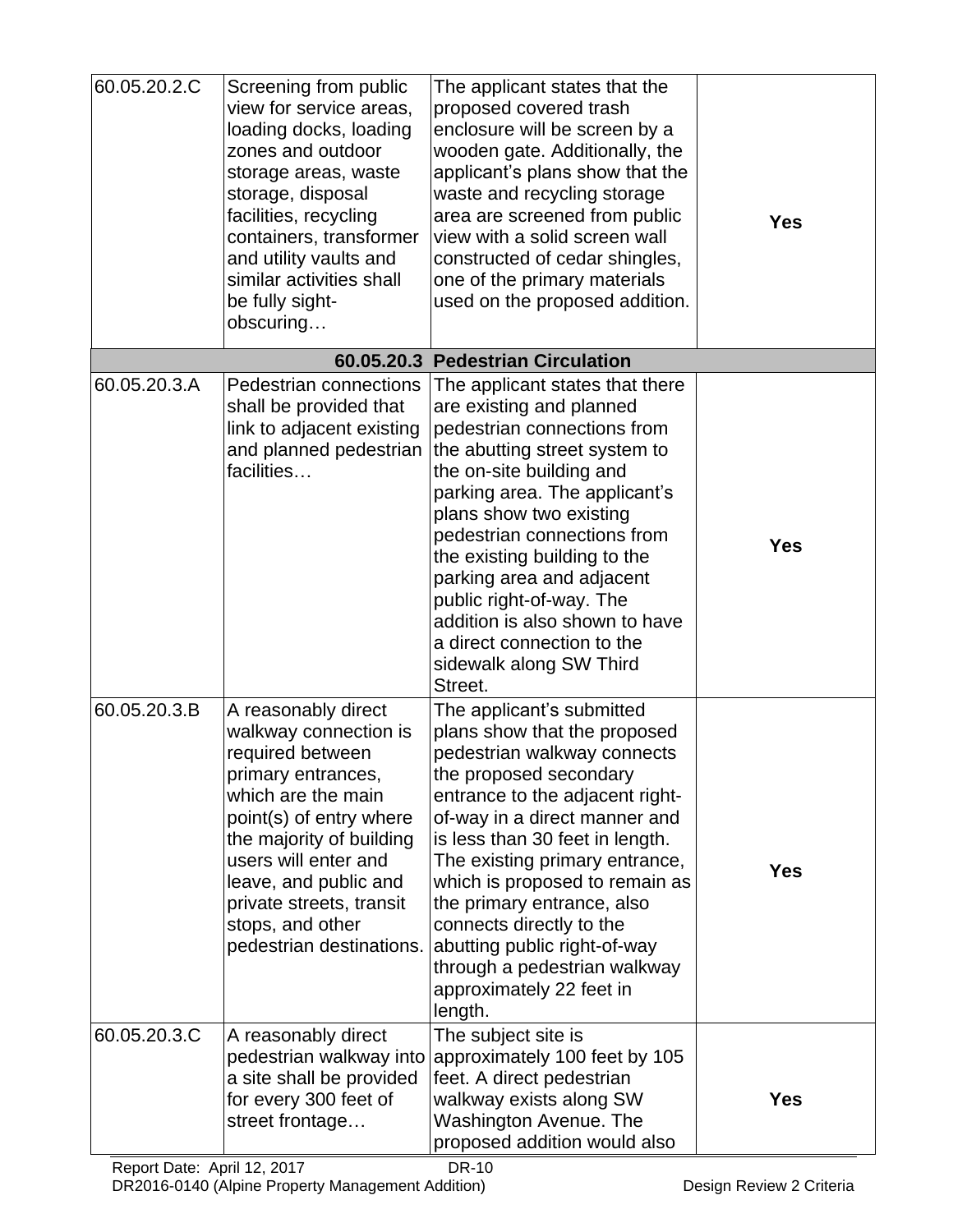|              |                                                                                                                                                                                                                                            | provide a direct pedestrian                                                                                                                                                                                                        |            |
|--------------|--------------------------------------------------------------------------------------------------------------------------------------------------------------------------------------------------------------------------------------------|------------------------------------------------------------------------------------------------------------------------------------------------------------------------------------------------------------------------------------|------------|
|              |                                                                                                                                                                                                                                            | connection on SW Third<br>Street.                                                                                                                                                                                                  |            |
| 60.05.20.3.D | Pedestrian connections<br>through parking                                                                                                                                                                                                  | A small parking lot exists on-<br>site. This building addition<br>does not include modifications<br>to the existing parking lot.                                                                                                   | N/A        |
| 60.05.20.3.E | Where pedestrian<br>connections cross<br>driveways or vehicular<br>access aisles, a<br>continuous walkway<br>shall be provided, and<br>shall be composed of a<br>different paving material<br>than the primary on-site<br>paving material. | As mentioned in response to<br>60.05.20.3.D, a small parking<br>lot exists on-site, however the<br>proposed building addition<br>does not include modifications<br>to the existing parking lot.                                    | N/A        |
| 60.05.20.3.F | Pedestrian walkways<br>shall have a minimum<br>of five (5) foot wide<br>unobstructed clearance<br>and shall be paved with<br>scored concrete or<br>modular paving<br>materials                                                             | The submitted plans show that<br>the proposed walkway from the<br>addition to the abutting right-of-<br>way is 5-feet wide and<br>unobstructed. Additional ADA<br>compliance will be reviewed at<br>the Building Permitting stage. | <b>Yes</b> |
|              |                                                                                                                                                                                                                                            | 60.05.20.4 Street Frontages and Parking Areas                                                                                                                                                                                      |            |
| 60.05.20.4   | Surface parking areas<br>abutting a public street<br>shall provide perimeter<br>parking lot landscaping<br>which meets one of the<br>following standards                                                                                   | The parking lot is existing and<br>the proposal does not include<br>any modifications to the<br>parking lot.                                                                                                                       | N/A        |
|              | 60.05.20.5.A-D Landscaped planter<br>islands shall be<br>required according to<br>the following All uses<br>in Commercial and<br>Multiple Use zones, one<br>for every ten (10)<br>contiguous parking<br>spaces.                            | The existing parking lot<br>contains three (3) spaces,<br>however, changes to the<br>parking lot are not being<br>proposed with this application.                                                                                  | N/A        |
| 60.05.20.6.A | <b>Off-Street surface</b><br>parking areas shall be<br>located to the rear or<br>side of buildings.<br>Surface parking areas<br>located adjacent to                                                                                        | The submitted plans show that<br>the existing parking lot is<br>located to the side of the<br>building and does not exceed<br>50% of the street frontage.                                                                          | <b>Yes</b> |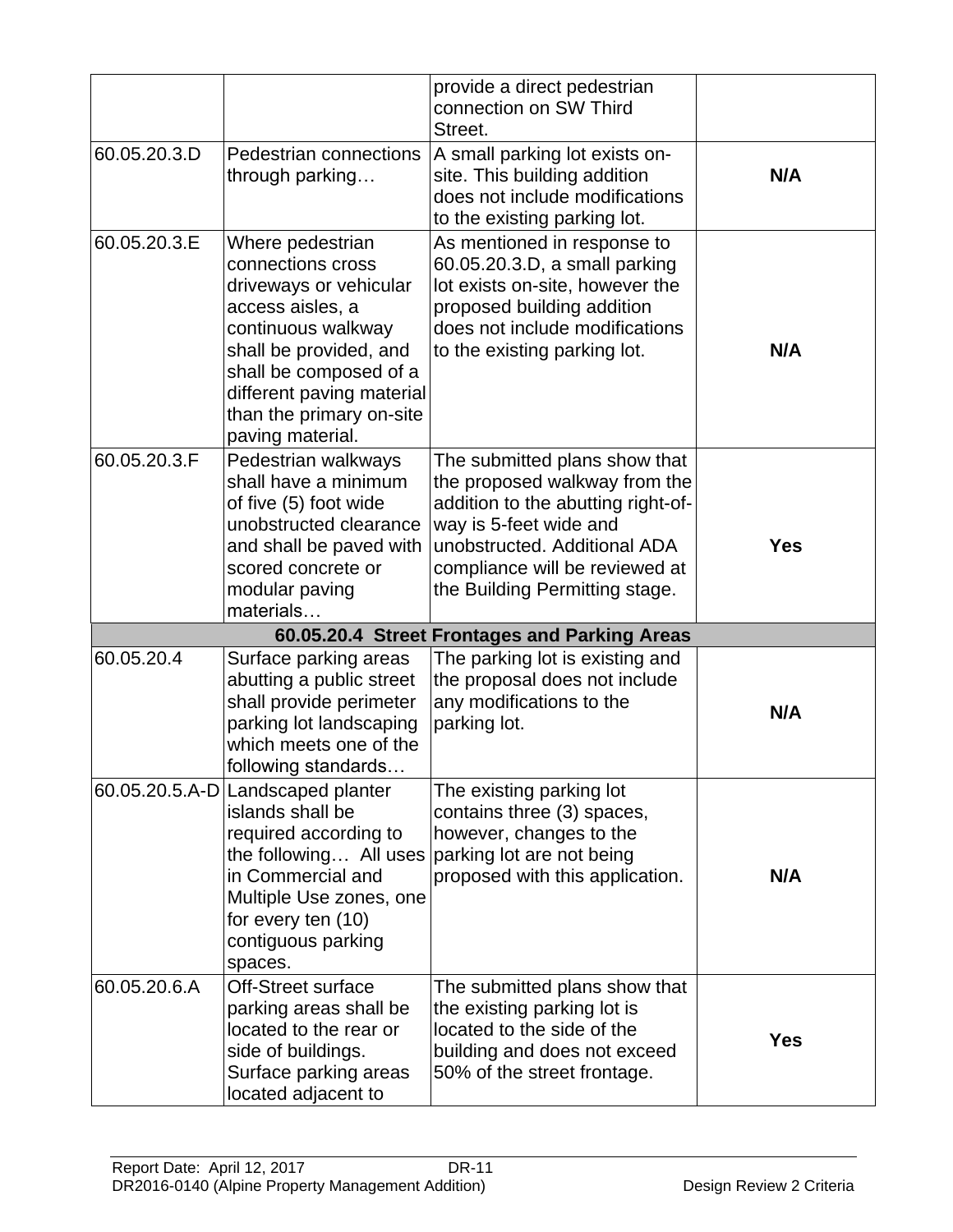|              | public streets are<br>limited to a maximum<br>of:<br>50% of the street<br>frontage along Class 1<br>Major Pedestrian<br>Routes.                                                                                                                                      |                                                                                                                                                                                                                                                                                                                                                                                         |            |
|--------------|----------------------------------------------------------------------------------------------------------------------------------------------------------------------------------------------------------------------------------------------------------------------|-----------------------------------------------------------------------------------------------------------------------------------------------------------------------------------------------------------------------------------------------------------------------------------------------------------------------------------------------------------------------------------------|------------|
| 60.05.20.7.A | A sidewalk is required<br>on all streets. Except<br>where approved<br>through Sidewalk<br><b>Design Modification</b><br>(40.58), the sidewalk<br>shall be a minimum of<br>ten (10) feet wide, and<br>provide an<br>unobstructed path at<br>least five (5) feet wide. | The applicant's plans show a<br>three (3) foot right-of-way<br>dedication and improvements<br>along the SW Third Street<br>frontage. The three (3) foot<br>right-of-way dedication will<br>establish a ten (10) foot wide<br>sidewalk and a five (5) foot<br>wide unobstructed walkway.                                                                                                 | <b>Yes</b> |
| 60.05.20.7.B | A sidewalk or walkway<br>internal to the site is<br>required along<br>building elevations that<br>include a primary<br>building entrance,<br>multiple tenant<br>entrances or display<br>windows.                                                                     | The primary building entrance<br>is located on the elevation<br>which is part of the existing<br>building. This proposal does<br>not include modifications to<br>that elevation.                                                                                                                                                                                                        | N/A        |
|              |                                                                                                                                                                                                                                                                      | 60.05.20.8 Connect on-site buildings, parking, and other improvements with identifiable<br>streets and drive aisles in Residential, Multiple-Use, and Commercial Districts.                                                                                                                                                                                                             |            |
|              | that link public streets<br>and/or private streets<br>with parking stalls shall<br>be designed as private<br>streets consistent with<br>the standard as<br>described under<br>Section 60.05.20.8.B                                                                   | 60.05.20.8.A-B Parking lot drive aisles   The applicant states that the<br>parking lot on the site is<br>existing and no changes are<br>proposed to the parking lot.<br>However the parking lot drive<br>aisle is also less than 100 feet<br>long and doesn't serve<br>residential units and is<br>therefore not subject to the<br>standard as described under<br>Section 60.05.20.8.B. | N/A        |
|              |                                                                                                                                                                                                                                                                      | 60.05.25 Landscape, Open Space, and Natural Areas Design Standards.                                                                                                                                                                                                                                                                                                                     |            |
| 60.05.25.5.A | A minimum portion of<br>the total gross lot area<br>shall be landscaped:<br>All uses in Multiple Use<br>districts, ten (10)<br>percent.                                                                                                                              | The applicant states that 40%<br>of the total gross lot area is<br>landscape. The applicant's<br>plans show that more than<br>10% of the site is landscaped.                                                                                                                                                                                                                            | <b>Yes</b> |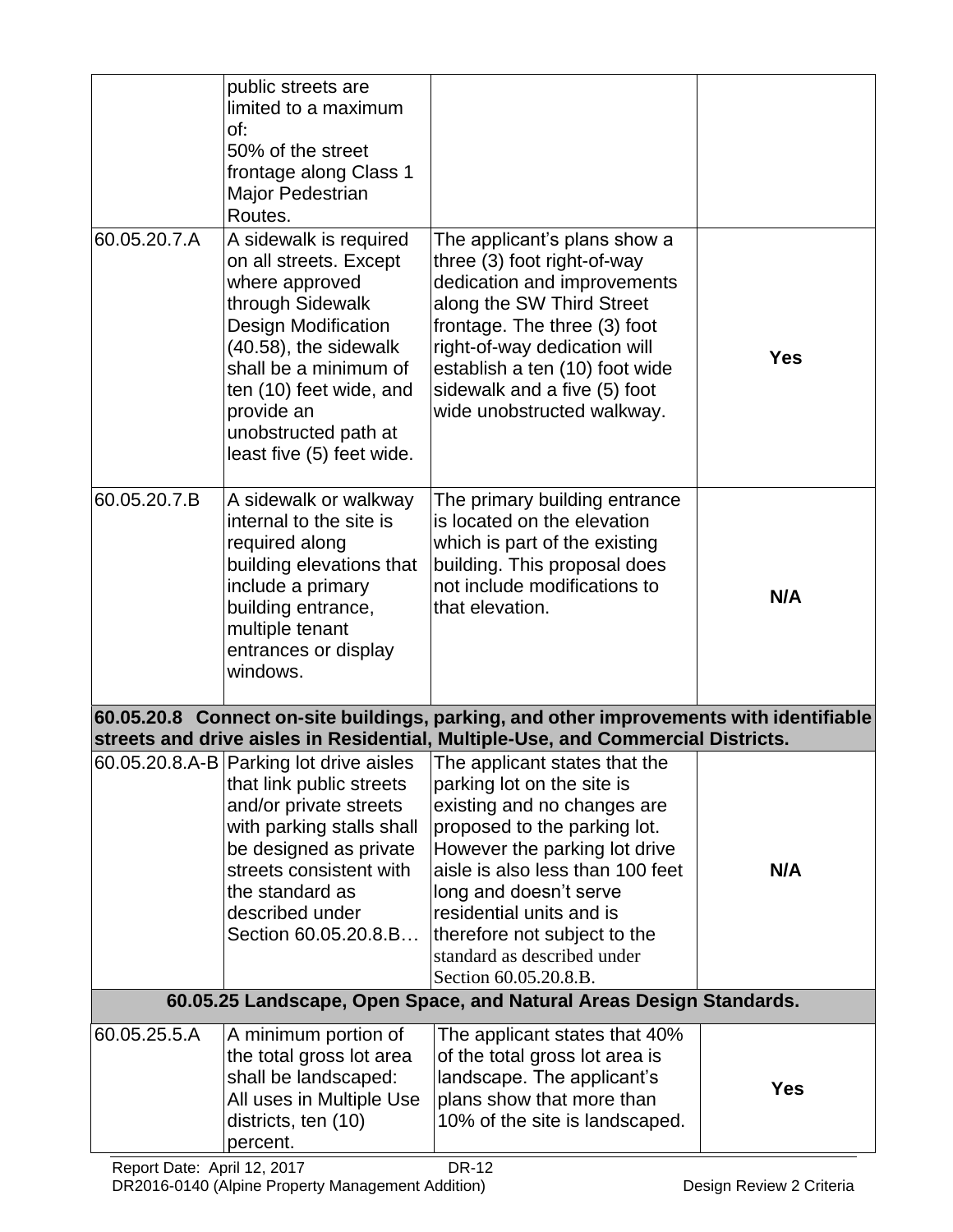|                      |                                                                                                                                                                                                                                                                                                                                                                                                                                                | 60.05.25 Landscape, Open Space, and Natural Areas Design Standards.                                                                                                                                                                                                                                                                                                                                                                                                                                                                                                          |            |
|----------------------|------------------------------------------------------------------------------------------------------------------------------------------------------------------------------------------------------------------------------------------------------------------------------------------------------------------------------------------------------------------------------------------------------------------------------------------------|------------------------------------------------------------------------------------------------------------------------------------------------------------------------------------------------------------------------------------------------------------------------------------------------------------------------------------------------------------------------------------------------------------------------------------------------------------------------------------------------------------------------------------------------------------------------------|------------|
| 60.05.25.5.B.1<br>-3 | The following minimum<br>planting requirements<br>for required landscaped<br>areas shall be complied<br>with. These<br>requirements shall be<br>used to calculate the<br>total number of trees<br>and shrubs to be<br>included within the<br>required landscape<br>area                                                                                                                                                                        | The submitted plans show that<br>four (4) existing trees will<br>remain and five (5) additional<br>trees will be planted. This<br>standard requires a minimum<br>of five (5) trees on this site. A<br>total of nine (9) trees are<br>proposed. This standard also<br>requires a minimum of one (1)<br>evergreen shrub for every 400<br>square feet of required<br>landscaped area. The<br>maximum required landscape<br>area on this site is 1,050<br>square feet, therefore, three<br>(3) shrubs are required. The<br>applicant's plans show a total<br>of five (5) shrubs. | <b>Yes</b> |
| 60.05.25.5.B         | Live ground cover<br>consisting of low-height<br>plants, or shrubs, or<br>grass shall be planted in<br>the portion of the<br>landscaped area not<br>occupied by trees or<br>evergreen shrubs.<br>Bare gravel, rock, bark<br>or other similar<br>materials may be used,<br>but are not a substitute<br>for ground cover<br>plantings, and shall be<br>limited to no more than<br>twenty-five (25) percent<br>of the required<br>landscape area. | The submitted plans do not<br>indicate the use of bare gravel,<br>rock, bark or similar materials.                                                                                                                                                                                                                                                                                                                                                                                                                                                                           | <b>Yes</b> |
| 60.05.25.5.D         | All building elevations<br>visible from and within<br>200 feet of a public<br>street that do not have<br>windows on the ground<br>floor shall have<br>landscaping along their<br>foundation                                                                                                                                                                                                                                                    | The applicant's plans show<br>that each proposed elevation<br>will have windows on the<br>ground floor.                                                                                                                                                                                                                                                                                                                                                                                                                                                                      | N/A        |
| 60.05.25.9.A         | Fences and walls shall<br>be constructed of any<br>materials commonly                                                                                                                                                                                                                                                                                                                                                                          | No new fences or walls are<br>proposed.                                                                                                                                                                                                                                                                                                                                                                                                                                                                                                                                      | N/A        |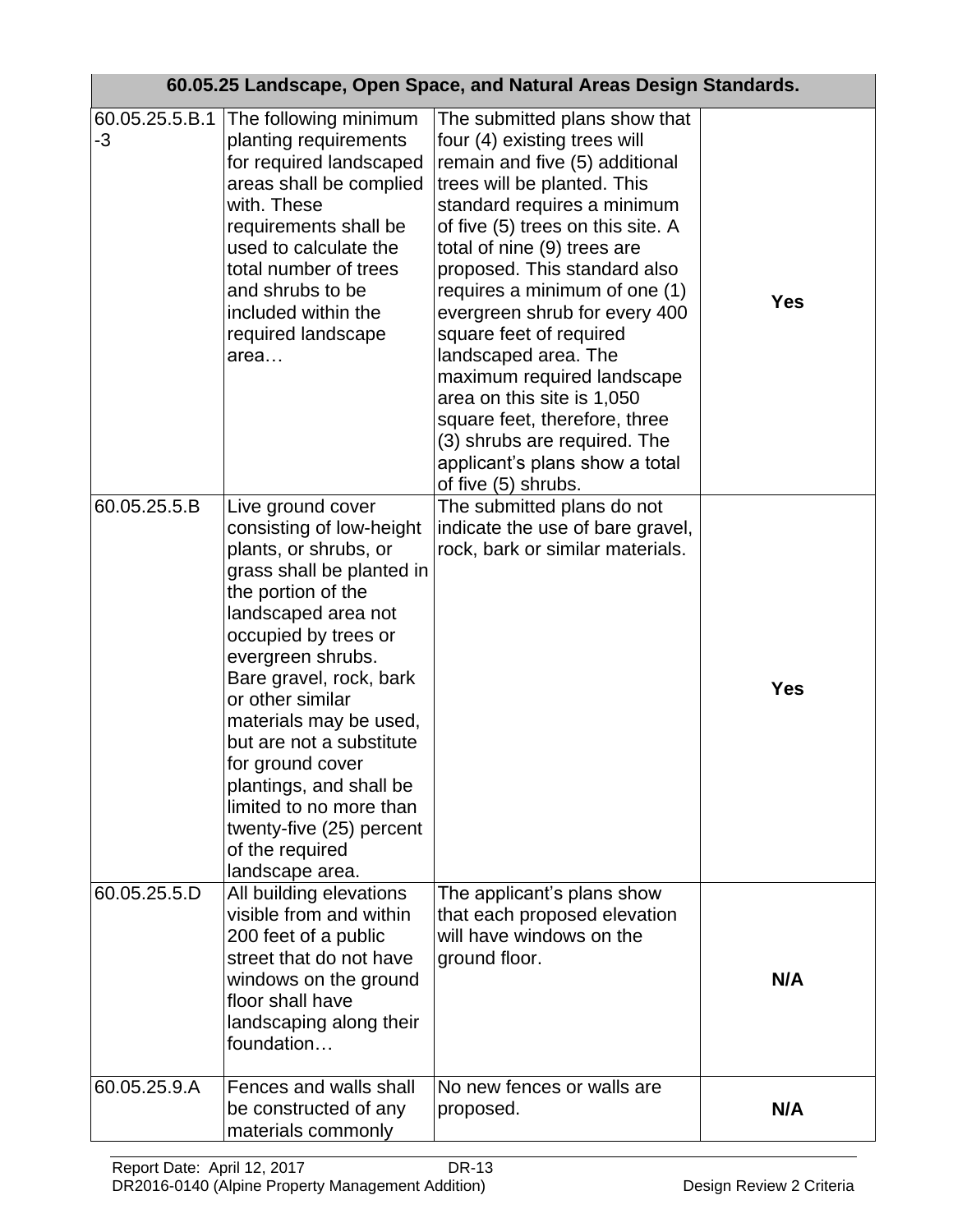|                | 60.05.25 Landscape, Open Space, and Natural Areas Design Standards.                                                                                                                                                                     |                                                                                                                                       |     |  |
|----------------|-----------------------------------------------------------------------------------------------------------------------------------------------------------------------------------------------------------------------------------------|---------------------------------------------------------------------------------------------------------------------------------------|-----|--|
|                | used in the construction<br>of fences and walls such<br>as wood, stone, rock, or<br>brick, or other durable<br>materials.                                                                                                               |                                                                                                                                       |     |  |
| 60.05.25.9.B   | Chain link fences are<br>acceptable as long as<br>the fence is coated and<br>includes slats made of<br>vinyl, wood or other<br>durable material.                                                                                        | No new fences or walls are<br>proposed. The applicant states<br>that the existing fence will be<br>removed.                           | N/A |  |
| 60.05.25.9.E.1 | May not exceed three<br>feet in height in a<br>streets, except required<br>above ground storm<br>water facilities fencing<br>which may be four feet<br>in height in a required<br>front yard, and eight feet<br>in all other locations. | No new fences or walls are<br>proposed. The applicant states<br>required front yard along that the existing fence will be<br>removed. | N/A |  |
| 60.05.25.10    | Minimize significant<br>changes to existing on-<br>site surface contours at<br>residential property<br>lines.                                                                                                                           | The proposed is located within<br>a Multiple-Use zone.                                                                                | N/A |  |
| 60.05.25.11.   | Non-vaulted surface<br>stormwater detention<br>and treatment facilities<br>having a side slope<br>greater than 2:1 shall<br>not be located between<br>a street and the front of<br>an adjacent building.                                | The proposed flow-through<br>planter has a slope of less than<br>2:1.                                                                 | Yes |  |
| 60.05.25.13    | All new development<br>and redevelopment in<br>the City subject to<br>Design Review shall<br>comply with the<br>landscape buffering                                                                                                     | No Landscape buffer required.<br>Abutting properties are also<br>zoned RC-OT                                                          | N/A |  |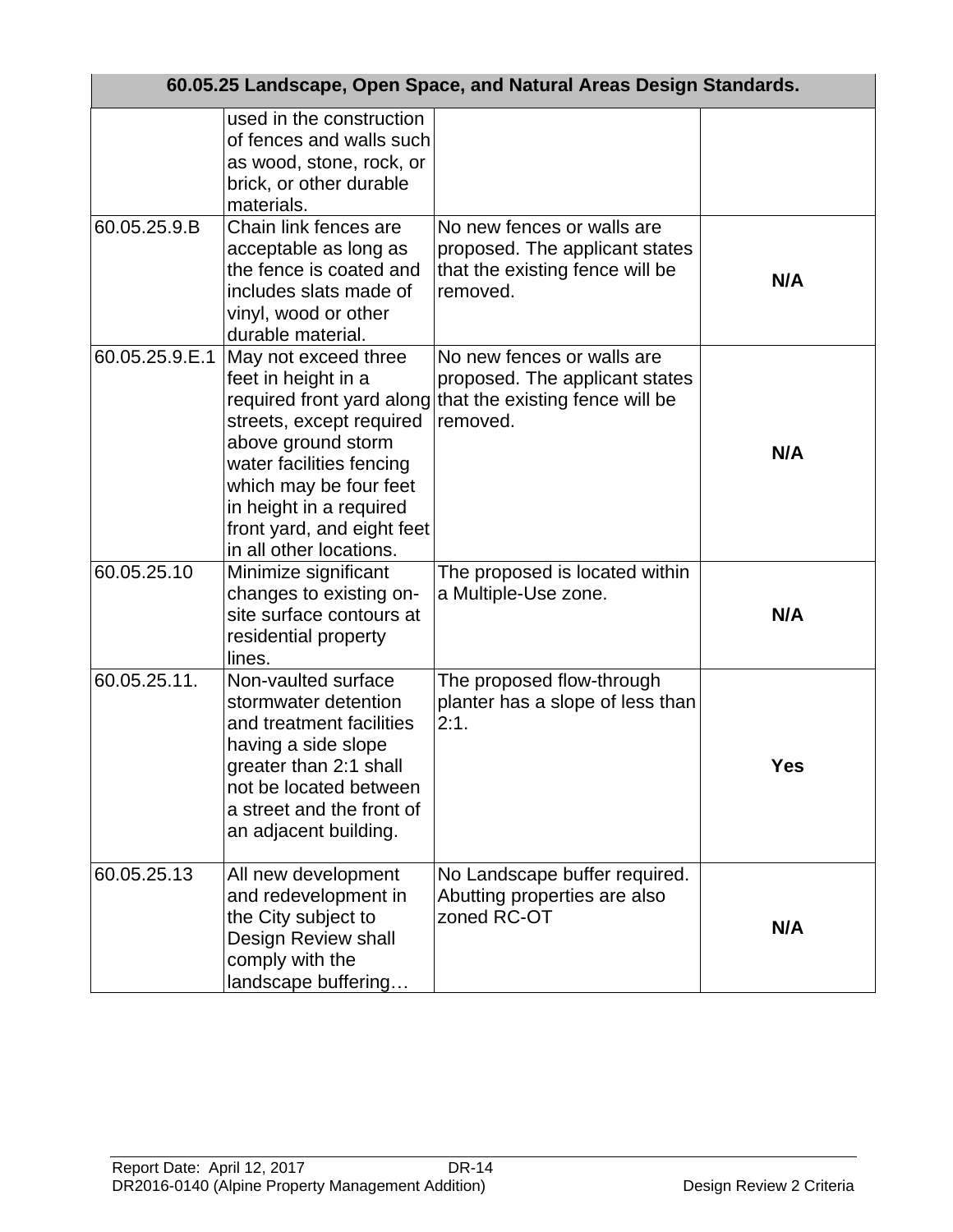# **Design Review Standards Analysis and Findings Chart**

Section 60.05.30 Lighting Design and Section 60.30 Off-Street Parking Standards

|                | <b>DESIGN STANDARD</b>                                                                                                                                                                | <b>PROJECT PROPOSAL</b>                                                                                                                                                                                                                                                                                                                                                                                                                                                                                       | <b>MEETS</b><br><b>STANDARD?</b> |
|----------------|---------------------------------------------------------------------------------------------------------------------------------------------------------------------------------------|---------------------------------------------------------------------------------------------------------------------------------------------------------------------------------------------------------------------------------------------------------------------------------------------------------------------------------------------------------------------------------------------------------------------------------------------------------------------------------------------------------------|----------------------------------|
| 60.05.30.1.A-E | Lighting shall be<br>provided at lighting<br>levels for development<br>and redevelopment in<br>all zoning districts<br>consistent with the<br>City's Technical<br>Lighting Standards. | The applicant's plans show two<br>proposed lighting fixtures on<br>the building addition. The<br>applicant did not provide a<br>photometric study to show<br>compliance with the City's<br>Technical Lighting Standards.<br>Staff has included two<br>conditions of approval; one<br>requiring the installation of an<br>LED street light and another<br>condition requiring that the<br>applicant provide photometric<br>plans, demonstrating<br>compliance with the City's<br>Technical Lighting Standards. | Yes w/COA                        |
| 60.05.30.2.A   | Pole-mounted<br>Luminaires shall<br>comply with the City's<br>Technical Lighting<br>Standards, and shall<br>not exceed a maximum<br>of                                                | No pole mounted luminaries<br>are proposed with this project.                                                                                                                                                                                                                                                                                                                                                                                                                                                 | N/A                              |
| 60.05.30.2.B   | Non-pole-mounted<br>luminaires for the<br>vehicular circulation<br>areas shall comply with<br>the City's Technical<br>Lighting Standards.                                             | The applicant's plans show two<br>proposed 60 watt porch light<br>lighting of pedestrian or fixtures. Staff has included a<br>condition of approval requiring<br>that lighting of bicycle,<br>pedestrian, and vehicle<br>circulation areas are lighted to<br>a minimum of 0.5 footcandle.                                                                                                                                                                                                                     | Yes w/COA                        |
| 60.05.30.2.C   | Lighted bollards when<br>used to delineate on-<br>site pedestrian and<br>bicycle pathways shall<br>have a maximum<br>height of forty-eight<br>$(48)$ inches.                          | Lighted bollards are not being<br>proposed with this project.                                                                                                                                                                                                                                                                                                                                                                                                                                                 | N/A                              |
| 60.30.10.2.A   | Contained in the table<br>at Section 60.30.10.6.<br>are vehicle parking<br>ratios for minimum                                                                                         | The proposed development is<br>located within the Regional<br>Center - Old Town zoning<br>district. Parking requirements                                                                                                                                                                                                                                                                                                                                                                                      | <b>Yes</b>                       |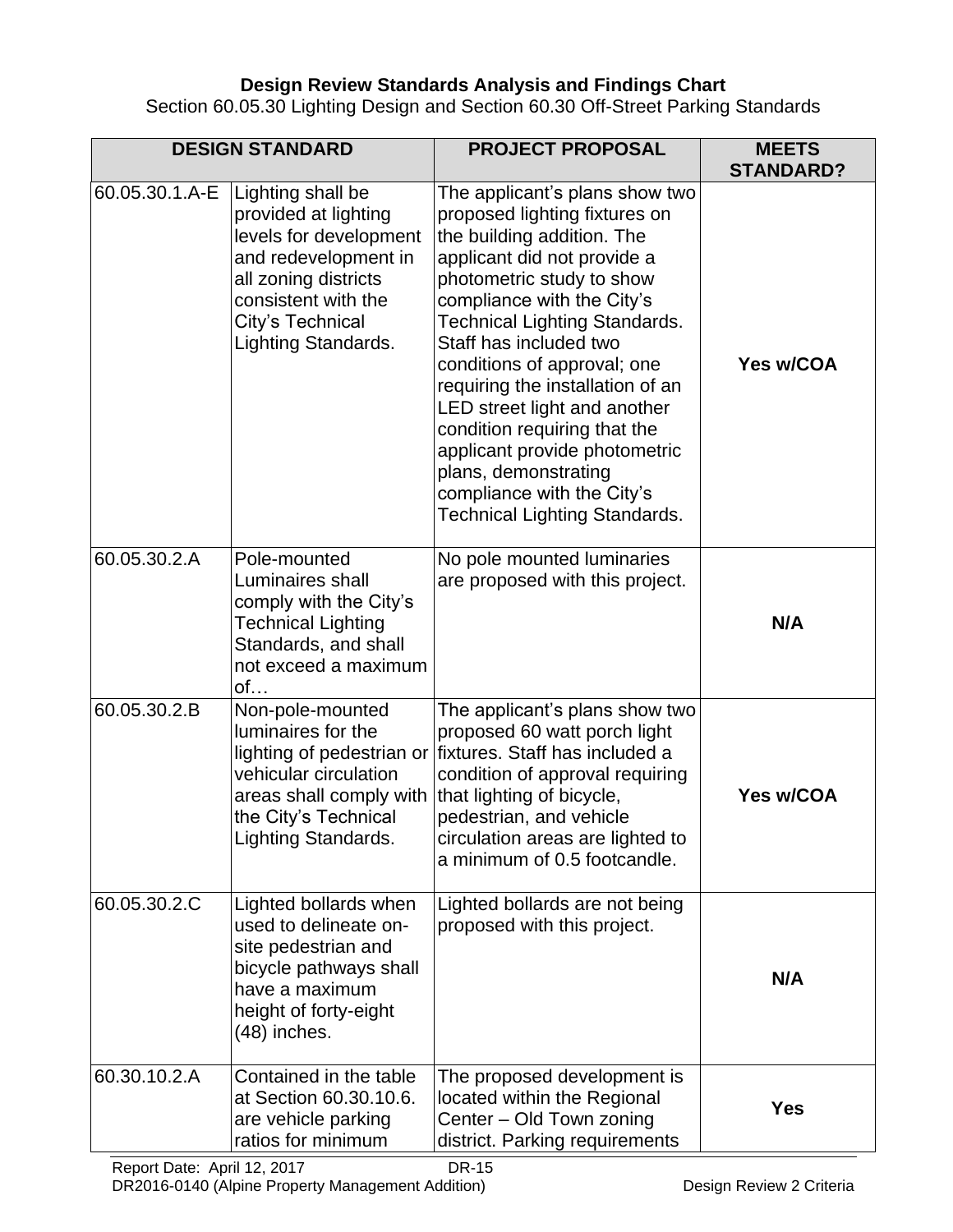|              | <b>DESIGN STANDARD</b>                                                                                                                                                                                                    | <b>PROJECT PROPOSAL</b>                                                                                                                                                                                                                                | <b>MEETS</b><br><b>STANDARD?</b> |
|--------------|---------------------------------------------------------------------------------------------------------------------------------------------------------------------------------------------------------------------------|--------------------------------------------------------------------------------------------------------------------------------------------------------------------------------------------------------------------------------------------------------|----------------------------------|
|              | required parking<br>spaces and maximum<br>permitted number of<br>vehicle parking spaces<br>to be provided for each<br>land use                                                                                            | within Regional Centers are<br>determined by which parking<br>district the site is located<br>within. The subject site is<br>located within parking district 2<br>and there is no parking<br>requirement for offices and<br>administrative facilities. |                                  |
| 60.30.10.2.B | Minimum Off-Street<br><b>Bicycle Parking:</b><br><b>Short Term:</b><br>2 spaces or 1<br>space per 8,000<br>square feet of floor<br>area<br>Long Term:<br>2 spaces or 1<br>space per 8,000<br>square feet of floor<br>area | The applicant's plans show two<br>(2) short term bicycle parking<br>spaces. As a condition of<br>approval, the applicant is<br>required to provide plans<br>showing the location of two (2)<br>long-term bicycle parking<br>spaces.                    | Yes w/ COA                       |
| 60.65        | <b>Utility Undergrounding</b>                                                                                                                                                                                             | <b>Refer to Facilities Review</b><br>findings herein.                                                                                                                                                                                                  | Yes w/ COA                       |

# **Evaluation of Design Standards identified above**

Hereto, staff finds that the applicant has provided sufficient evidence to show how the plan proposal meets applicable Design Standards (identified in the table summary above).

# **RECOMMENDATION**

Based on the facts and findings presented, staff recommends **APPROVAL of DR2016- 0140 (Alpine Property Management Addition)** subject to the conditions below.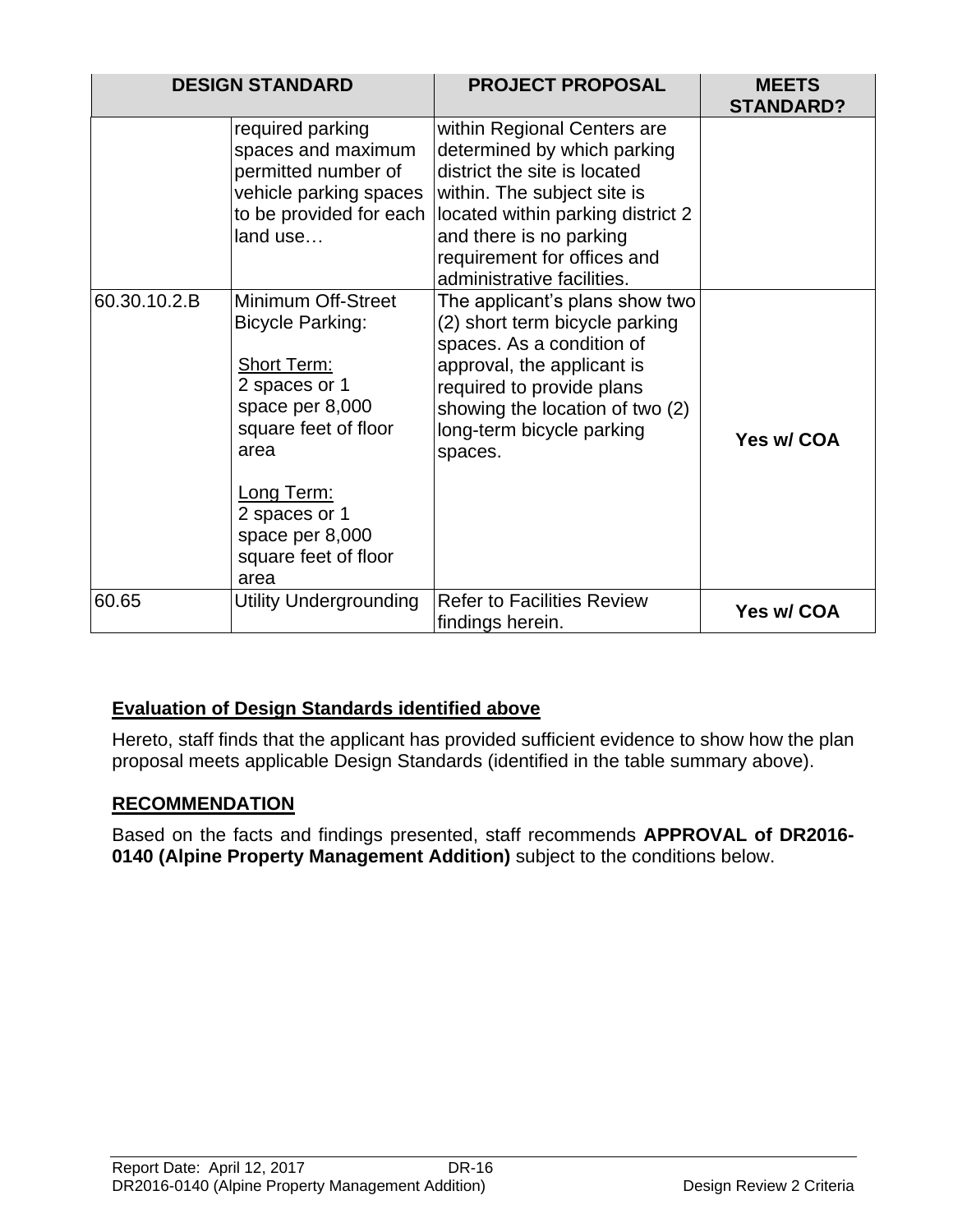## **CONDITIONS OF APPROVAL DR2016-0140 ALPINE PROPERTY MANAGEMENT ADDITION**

1. Comply with all requirements of Section 60.60.20 of the Beaverton Development Code for Tree Protection Standards during Development. Any deviation from these requirements will need to be first reviewed and approved by the City Arborist. The tree protection fence shall be placed before physical development starts and remain in place until physical development is complete. Should it be absolutely necessary to move the fence, it shall be done so under the City Arborist's supervision. Contact Patrick Hoff for more information: (503)526-2237. (Planning/ES)

#### **B. Prior to any work on the site and issuance of the site development permit, the applicant shall:**

- 1. Submit the required plans, application form, fee, and other items needed for a complete site development permit application per the applicable review checklist. (Site Development Div./JJD)
- 2. Submit a detailed grading plan showing compliance with Section 60.05.25.10 of the Beaverton Development Code. If the grading plan shows grading changes greater than two (2) vertical feet then additional land use approval will be necessary prior to site development permit issuance. (Planning/ES).
- 3. Contract with a professional engineer to design and monitor the construction for any work governed by Beaverton Municipal Code 9.05.020, as set forth in Ordinance 4417 (City Engineering Design Manual and Standard Drawings), Beaverton Development Code (Ordinance 2050, 4010 +rev.), the Clean Water Services District Design and Construction Standards (June 2007, Resolution and Ordinance 2007-020), and the City Standard Agreement to Construct and Retain Design Professionals in Oregon. (Site Development Div./JJD)
- 4. Submit a completed and executed City Standard Agreement to Construct Improvements and Retain Design Professional(s) Registered in Oregon. After the site development permit is issued, the City Engineer and the Planning Director must approve all revisions as set out in Ordinances 2050, 4010+rev., and 4417; however, any required land use action shall be final prior to City staff approval of the engineering plan revision and work commencing as revised. (Site Development Div./JJD)
- 5. Have the ownership of the subject property guarantee all public improvements, site grading, storm water management (quality and quantity) facilities, and any emergency access, parking lot drive aisle paving by submittal of a City-approved security. The security approval by the City consists of a review by the City Attorney for form and the City Engineer for amount, equivalent to 100 percent or more of estimated construction costs. (Site Development Div./JJD)
- 6. Submit any required off-site easements, executed and ready for recording, to the City after approval by the City Engineer for legal description of the area encumbered and City Attorney as to form. (Site Development Div./JJD)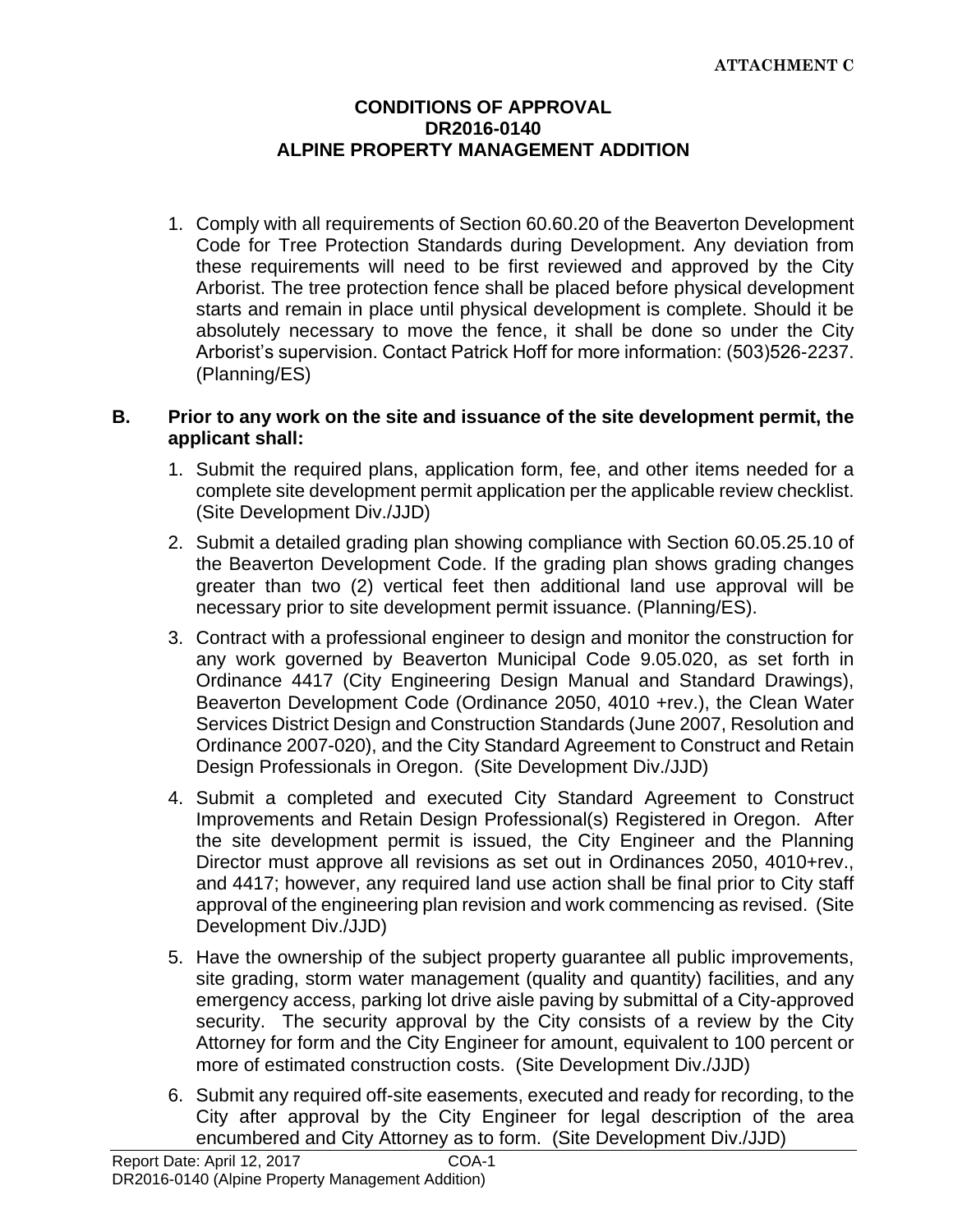- 7. Have obtained the Tualatin Valley Fire and Rescue District Fire Marshal's approval of the site development plans as part of the City's plan review process. (Site Development Div./JJD)
- 8. Have obtained approvals needed from the Clean Water Services District for storm system connections as a part of the City's plan review process. (Site Development Div./JJD)
- 9. Provide final construction plans and a final drainage report, as generally outlined in the preliminary drainage plan, demonstrating full compliance with City storm requirements (Chapter 3 of City Ordinance 4417) and with CWS Resolution and Order 2007-020 in regard to water quality treatment. (Site Development Div./JJD)
- 10.Submit a revised grading plan and details of the stormwater planters showing that each planter will provide water damage protection (with water-damage resistant materials and methods) at least one foot higher than the maximum possible high water elevation (emergency overflow) of the storm water management facilities. (Site Development Div./JJD)
- 11.Submit to the City a certified impervious surface determination of the proposed project by the applicant's engineer, architect, or surveyor. The certification shall include an analysis and calculations of all impervious surfaces as a total on the site. Specific types of impervious area totals, in square feet, shall be given for buildings, parking lots/driveways, sidewalk/pedestrian areas, storage areas, and any gravel surfaces. Calculations shall also indicate the square footage of preexisting impervious surface, the new impervious surface area created, and total final impervious surface area. (Site Development Div./JJD)
- 12.Pay a storm water system development charge (overall system conveyance and quantity/detention) for the net new impervious area proposed. For any impervious area determined to not be practical to be piped to a stormwater quality facility, a fee in lieu of stormwater quality provision will be assessed. (Site Development Div./JJD) (Site Development Div./JJD)
- 13.Submit an owner-executed, notarized, City/CWS standard private stormwater facilities maintenance agreement, with maintenance plan and all standard exhibits, ready for recording in County Records. (Site Development Div./JJD)
- 14.Provide plans for LED street lights (Illumination levels to be evaluated per City Design Manual, Option C requirements unless otherwise approved by the City Public Works Director) for all impacted public streets and for the placement of underground utility lines along street frontages, within the site, and for services to the proposed new development. If existing utility poles along existing street frontages must be moved to accommodate the proposed improvements, the affected lines must be either undergrounded or a fee in lieu of undergrounding paid per Section 60.65 of the Development Code. (Site Development Div./JJD)
- 15.Provide photometric plans that show that all of the bicycle, pedestrian, and vehicle circulation areas are lighted to at least the 0.5 footcandle minimum standard. (Transportation/KR)
- 16.Provide plans that show that the location of two (2) long-term bicycle parking spaces. (Planning/ES)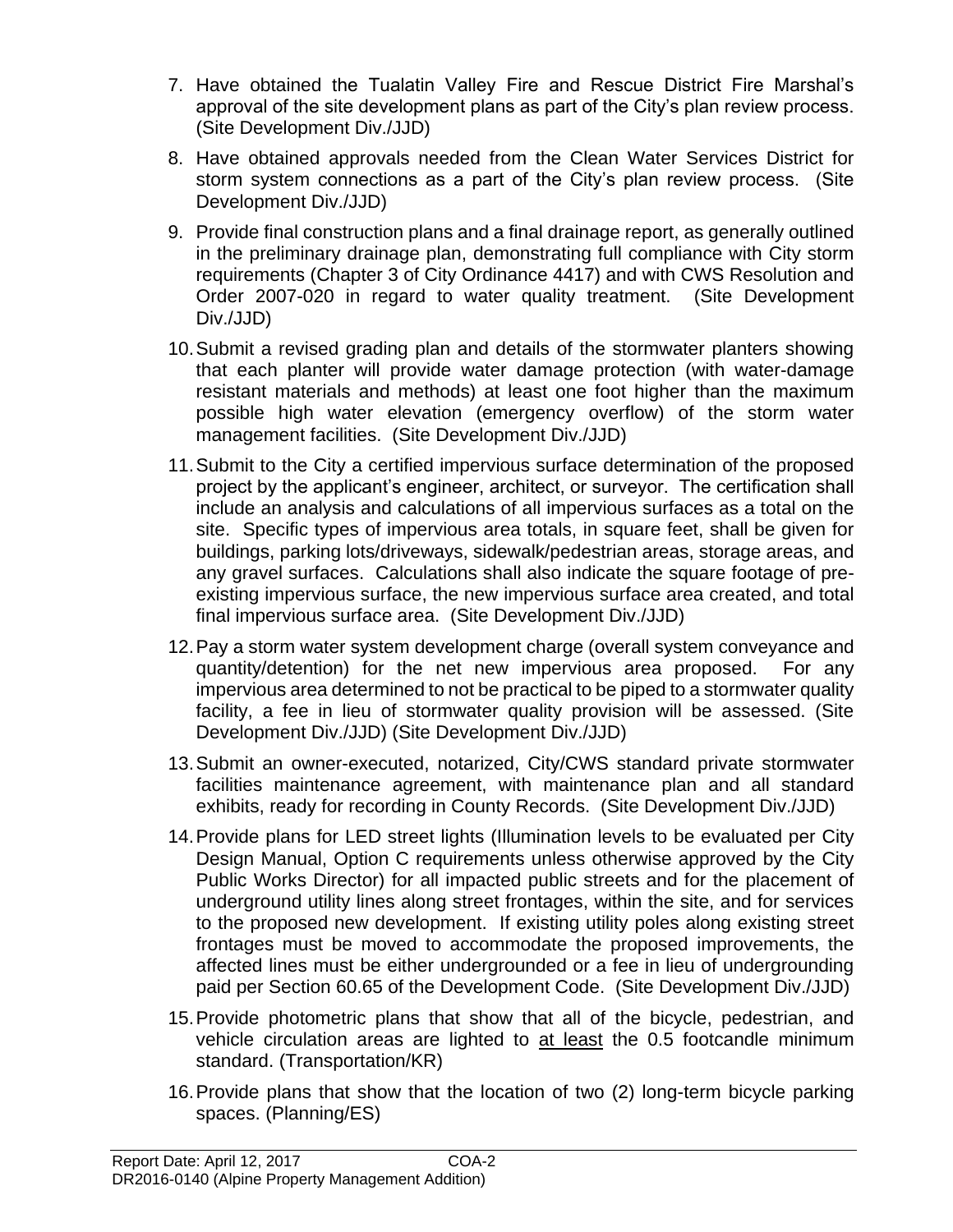- 17.FIRE HYDRANTS COMMERCIAL BUILDINGS: Where a portion of the building is more than 400 feet from a hydrant on a fire apparatus access road, as measured in an approved route around the exterior of the building, on-site fire hydrants and mains shall be provided. (OFC 507.5.1) Show location of any new or existing fire hydrant(s). (TVF&R/JF)
- 18.Submit plans showing a three (3) foot right-of-way dedication along the SW Third Street. (KR / Planning)

# C. **Prior to building permit issuance, the applicant shall:**

- 20.Submit a complete site development permit application and obtain the issuance of site development permit from the Site Development Division. (Site Development Div./JJD)
- 21.Make provisions for installation of all mandated erosion control measures to achieve City inspector approval at least 24 hours prior to call for foundation footing form inspection from the Building Division. (Site Development Div./JJD)
- 22.Submit plans and specifications to the City Engineer and City Building Official verifying that each planter will provide water damage protection (with waterdamage resistant materials and methods) at least one foot higher than the maximum possible high water elevation of the proposed stormwater management facility. (Site Development Div./JJD)
- 23.FIRE FLOW WATER AVAILABILITY: Applicants shall provide documentation of a fire hydrant flow test or flow test modeling of water availability from the local water purveyor if the project includes a new structure or increase in the floor area of an existing structure. Tests shall be conducted from a fire hydrant within 400 feet for commercial projects, or 600 feet for residential development. Flow tests will be accepted if they were performed within 5 years as long as no adverse modifications have been made to the supply system. Water availability information may not be required to be submitted for every project. (OFC Appendix B) Provide fire flow testing documentation. (TVF&R/JF)

# **D. Prior to occupancy permit issuance, the applicant shall:**

- 23.Have substantially completed the site development improvements as determined by the City Engineer. (Site Development Div./JJD)
- 24.Have the landscaping completely installed or provide for erosion control measures around any disturbed or exposed areas per Clean Water Services standards. (Site Development Div./JJD)Have recorded the final plat in County records and submitted a recorded copy to the City. (Site Development Div./JJD)
- 25.Have placed underground all affected, applicable existing overhead utilities and any new utility service lines within the project and along any existing street frontage as determined at permit issuance. (Site Development Div./JJD)
- 26.Install or replace, to City specifications, all sidewalks which are missing, damaged, deteriorated, or removed by construction. (Site Development Div./JJD)